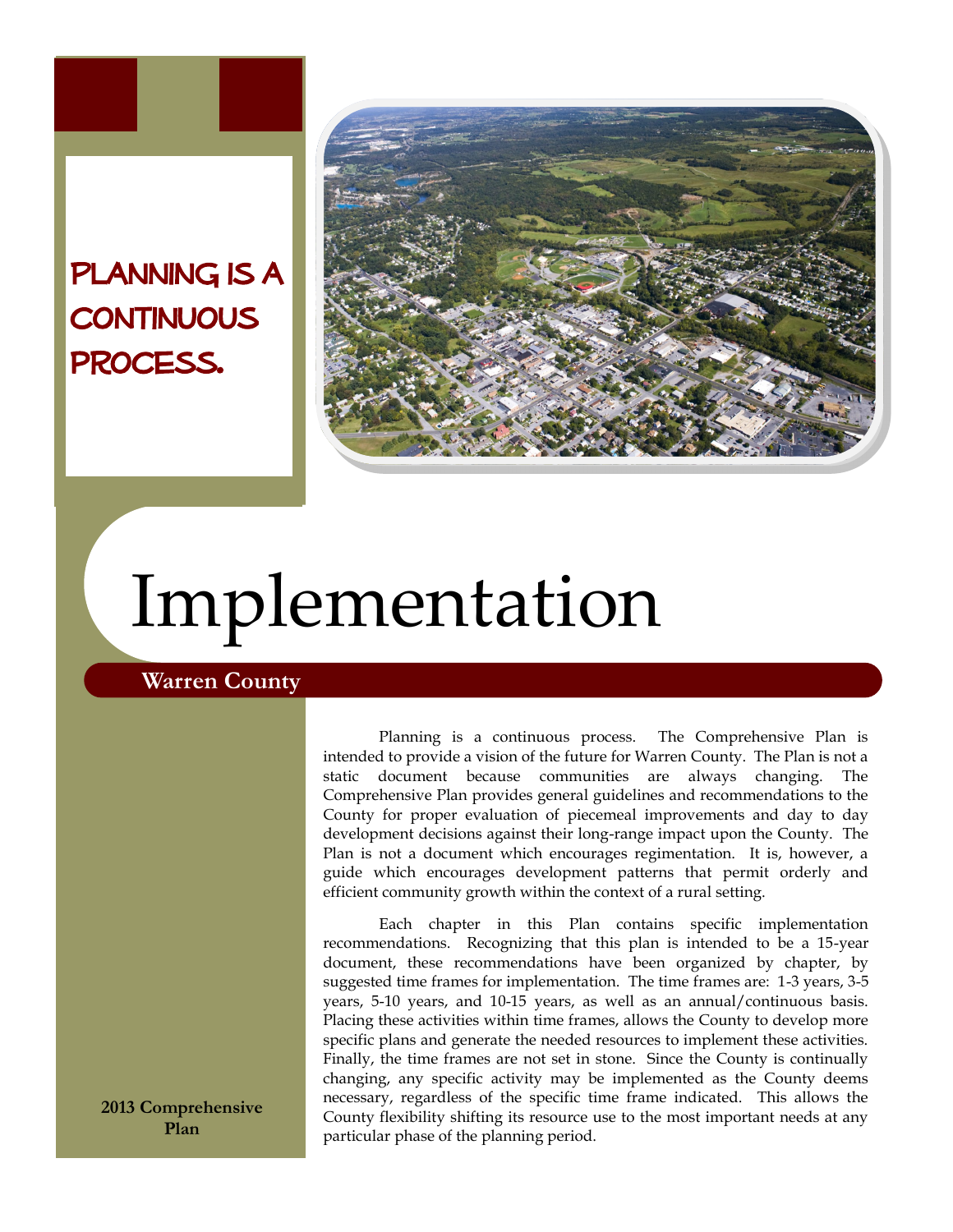

## *Chapter 8 - Implementation*

## **The following recommendations should be undertaken on an annual or continuous basis to implement the Plan's policies.**

## **Chapter 3 - Natural Resources and Environment**

**Adequate Public Facilities Standards** - Maintain a LOS policy in conjunction with the County's Fiscal Impact Model. LOS policies provide the basis and criteria on which to evaluate alternatives and to determine capital requirements. LOS policies make a clear statement to developers and help reflect the public's expectations for County services. Maintaining LOS policies and standards for public services, would ensure that sufficient services were in place or would be provided as development occurs. LOS standards can ensure that service expansion coincides with new development.

**Agriculture** - Protect and enhance prime agricultural soils from development and encourage marketing of local produce.

**Best Management Practices** - Encourage the best recognized soil and water conservation management practices. This would include pollution control, with particular attention to groundwater contamination for all agricultural, forestry, and development areas, including parking lot runoff. Individual development sites and projects should be evaluated in accordance with the County Comprehensive Plan, Performance Standards, and Zoning Overlay Districts.

**Capital Improvements Program (CIP)** - Maintaining a CIP is important in meeting future needs.

**Citizen Participation -** Include County residents on committees and advisory Boards that provide additional input and comment to the Planning Commission and/or Board of Supervisors.

**Coordination With Other Agencies** - The increased pressure on animal habitats in the National Park and in the County makes it essential that greenways and travel corridors, in cooperation with the National Park and the National Forest, be established in appropriate areas. This would help increase the area's animal carrying capacity which is so important to tourists, conservationists, and hunters.

**Directed Development** - Direct future County development to designated districts where public sewer services are in place or are planned. Limit the future use of on-site sewage treatment systems to those areas where public sewage systems are unavailable. Discourage large concentrations of individual on-site sewage treatment facilities in rural and environmentally sensitive areas.

**Encourage Adopt-A-River, Adopt-A-Road and Adopt-A-Spot -** Encourage beautification programs which would involve and encourage local citizens to respect and preserve the environment.

**Encourage Open Space –** Encourage local citizens to preserve open space by placing their property in scenic easements with VOF, VCC, or the County. Encourage programs that foster preservation and assist farmers, such as agricultural/forestal districts.

**Environmental Impact Statement** - Enforce the County Zoning Ordinance (Section 180-64 A [1]), provision that requires the preparation and presentation of an Environmental Impact Statement by all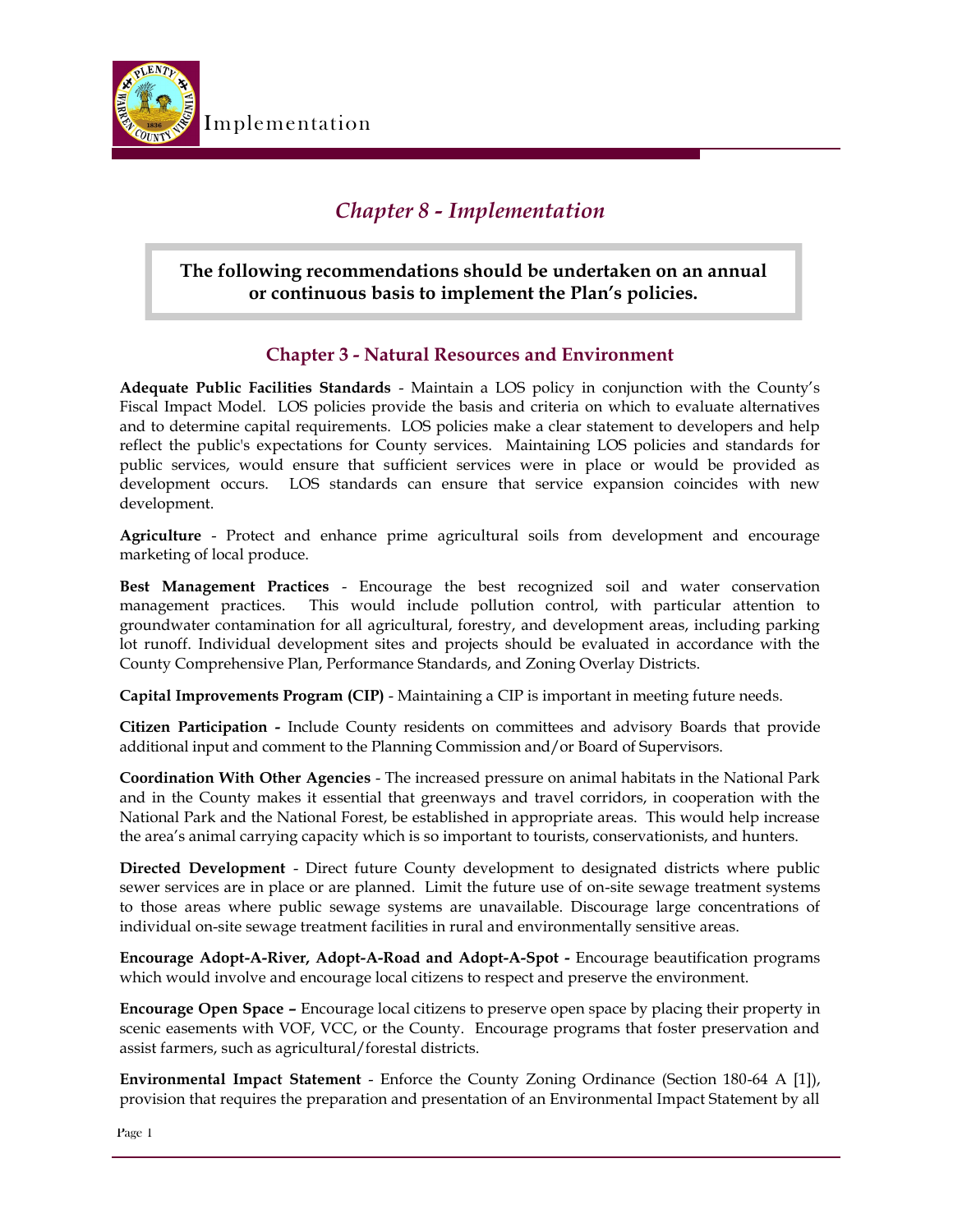proposed developers which identifies potential environmental problems and suggests appropriate mitigation strategies.

**Extend bike and hiking paths** – Cooperate with the Town of Front Royal to extend Front Royal's biking and hiking paths into the County, along the south fork of the Shenandoah River and along Routes 55 E., 340 S. and 522 S. Such paths and greenways should lead visitors into areas which would expose them to the year round beauty of our mountains, the bursting forth of life in the spring, and the riot of fall color.

**Floodway Development Prohibition** - Prohibit development within river and stream floodways. Encourage the use of floodway areas for recreational uses, agriculture, non-structural uses, and natural space. Adopt appropriate measures to protect floodway water resources from agricultural contamination. Also, prohibit the building of storage sheds, pit privies, or septic systems, in the flood zone.

**Limit Future Development** - Enact zoning provisions which would limit the types and intensities of development permitted in designated conservation and development districts and such environmentally fragile areas such as karst terrain, steep slopes, and floodplains. Particularly sensitive areas should be limited to low density residential uses, and park and recreation uses.

**Natural Space Requirements** - Establish natural space requirements and limit the extent to which a site can be covered by impervious surfaces. Requirements should specify minimum areas that must remain undisturbed and available for storm water infiltration and site vegetation. There should be maximum retention of natural vegetation and trees related to open spaces, with site clear-cutting expressly prohibited. A minimum resource protection buffer of 50 feet must be required along areas of karst terrain, wetlands, perennial rivers, and streams.

**No-Net-Change** - Continue to prevent no-net-change in runoff at development sites. Drainage techniques normally channel storm water runoff away from the structure and off of the site. The volume, velocity, and sediment content of storm water runoff leaving a developed site should be no greater than pre-development levels. Use Best Management Practices to limit discharge of oil, gas, etc. from parking lots and garages. Special requirements are needed when development occurs in areas such as karst terrain, where storm water directly enters the groundwater through depressions, sinkholes, and fractures.

**Performance Standards** - Incorporate into zoning and subdivision ordinances new performance standards for environmental protection within sensitive areas which would protect natural features and identify potential hazards such as wetlands, critical plant and wildlife habitat, karst terrain, floodplains, and slopes subject to erosion. Such standards would allow quantification of existing and potential problems and would define performance criteria in excess of minimum property standards applicable to less sensitive areas.

Note: When standards for new work, or an existing problem has been identified, a performance standard is chosen or developed that will assure the desired result. A desirable rather than a minimal standard is applied. In some cases the two can be the same.

**Permit Evidence** - Require evidence of all federal, state, and local environmental and health permits as a condition for development approval, thereby assuring that potential air, water, and soil contamination is addressed.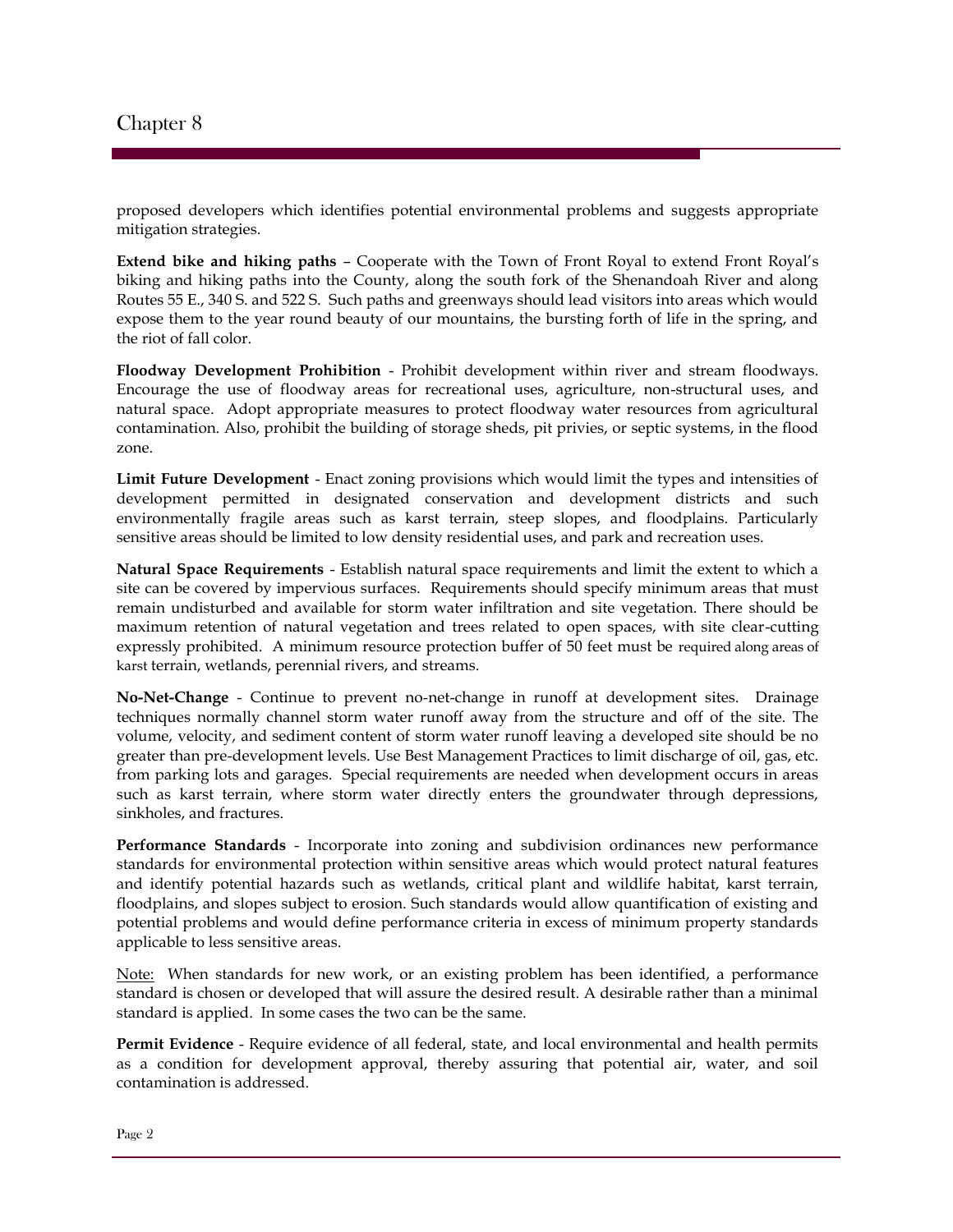**Preserve Natural Vegetation** - Expressly prohibit site clear-cutting, thereby preserving natural vegetation and trees during development. Require the protection of mature trees and vegetation preservation during development. If tree removal is unavoidable, require replacement plantings. Encourage generally-accepted good forest management practices when private logging operations are anticipated. Where vegetation is removed, require grass seeding for erosion control.

**Public Education and Participation** - Encourage the incorporation of environmental concept curriculum in Warren County Schools and in civic associations.

**Recreation** - Provide varied access to natural features through means such as biking and hiking paths and public access to the Shenandoah River and tying into existing bike paths. This will allow residents and visitors to enjoy the County's recreational opportunities.

**Recycling and Education** - Maintain the recycling program and continue the County's twice a year cleanup days. Promote recycling through educational programs in local schools and civic associations.

**Slope Density Regulation** – Investigate controlling development, including building permits, in areas where the site slope could pose an environmental danger. Enact slope density regulations.

**Views/Vistas, Tourism, and Rural Character** - To preserve views from the Skyline Drive and vistas along County roads, both vital to tourism and rural character, discourage clear cutting and unnecessary tree cover and other natural vegetation reduction by application of best management practices. Encourage cluster development and discourage strip development.

**Voluntary Proffers** - Maintain a proffer system associated with the Capital Improvements Plan.

**Zoning Related Incentives** - Develop zoning criteria that will encourage cluster development while discouraging both residential and commercial strip development. Priority consideration should be given to cluster housing development with the minimum number of outlets to state and County roads, with broad tree and greenway buffers between the structures and public roads.

## **Chapter 4 - Land Use and Growth Management**

#### **Section 1**

**Adequate Public Facilities Standards** - A Level of Service Policies (LOS) should be maintained. LOS policies provide the basis and criteria on which to evaluate alternatives and to determine capital requirements. LOS policies, make a clear statement to developers and reflect the public's expectations for County services. Establishing LOS policies and standards for public services ensures that sufficient services are in place or would be provided as development occurs. LOS standards can ensure that service expansion coincides with new development.

**Agricultural and Forestal District Expansion** - Encourage expansion and addition of voluntary Agricultural and Forestal Districts throughout rural areas.

**Capital Improvements Program (CIP)** - Maintaining a CIP is important in meeting future needs. The Capital Improvements Plan is intended as a guide to assist the Board of Supervisors in the development of the County's budget. Warren County's Capital Improvements Plan includes major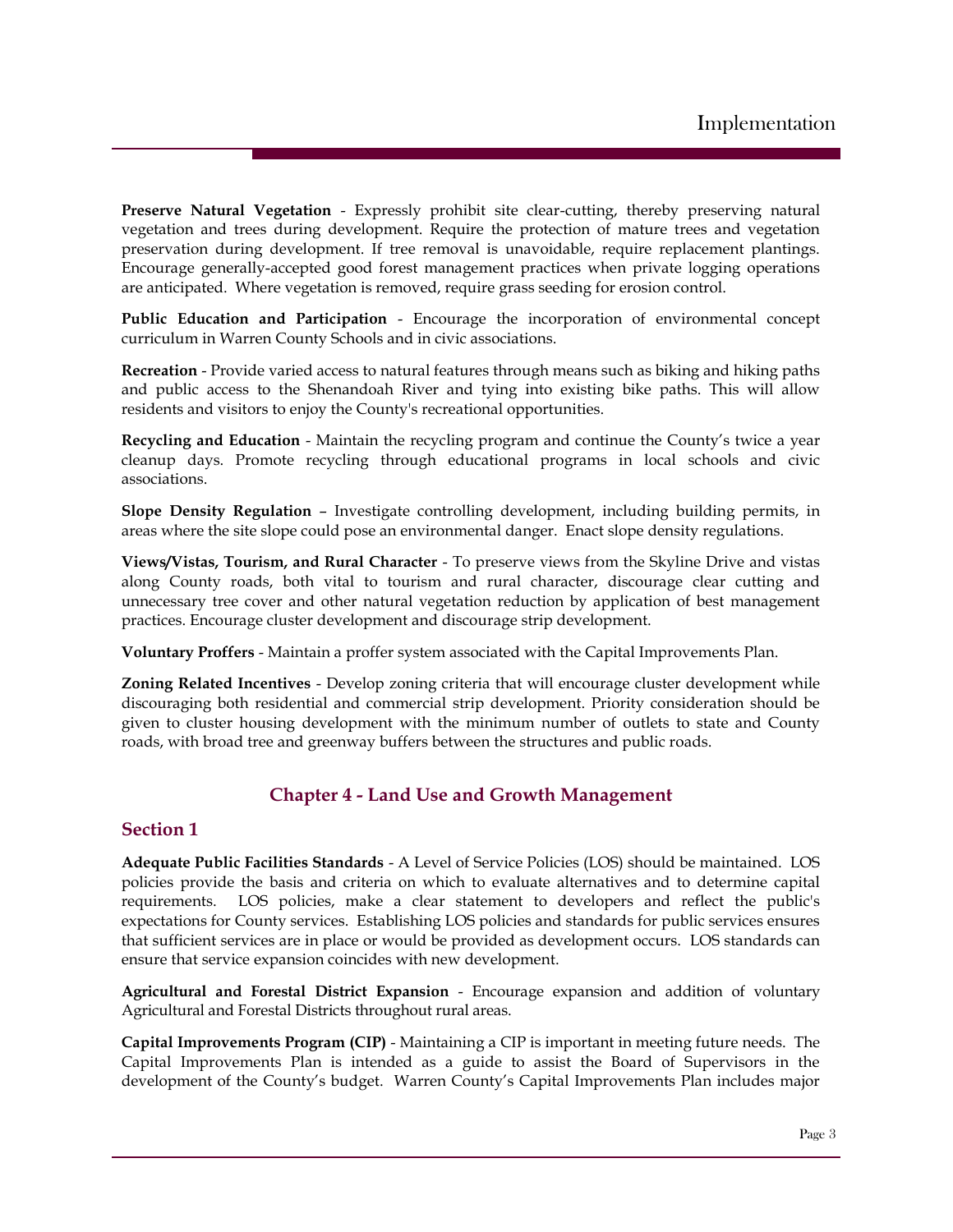capital projects that are: non-recurring, should have a "useful life" of five years or more; and the estimated cost of the expenditure must exceed \$50,000 for a general government project and \$100.000 for a school project. Projects included in the document address facilities development and/or improvement, infrastructure and large equipment needs.

**Citizen Participation** - Include County residents on committees and advisory boards that provide additional input and comment to the Planning Commission and or Board of Supervisors.

**Fiscal Impact Analysis** - The development of a residential per-unit fiscal impact model has been completed. The model provides a rational basis on which to accept developers' proffers. Fiscal impacts are calculated for schools, law enforcement, fire and rescue, waste collection and disposal, as well as for other community facility needs. The model has also been updated to include industrial/ commercial development.

**Public Service Limitation** - Limit the extension of water and sewer services to outlying rural areas, thereby preventing sprawling development patterns.

**Research and Technology Zones**—Encourage the establishment of one or more research and technology zones in the County to encourage growth in these targeted industries.

**State/Federal Program Participation** - Encourage rural property owners and farmers to participate in local, State and Federal Programs designed to foster resource conservation. Such programs could include: Agricultural Cost-Share and Conservation Easements.

**Voluntary Proffers** - Maintain a proffer system associated with the County's Capital Improvement Plan (CIP).

**Zoning Ordinance Revision** - Revise the Zoning Ordinance to create a second commercial district. Permitted uses should include hotels, motels, sit-down restaurants, banks and other high-end uses. The district should not allow truck stops or other such uses.

**Zoning Provisions** - Adopt zoning provisions which will allow for the orderly growth and development of Rural Villages. These areas should retain their traditional character as they develop into service centers for the surrounding rural areas.

#### **Section 2**

**Drainage Preservation Easements** - The preservation of natural drainage shall be incorporated into development plans for the proposed land area.

**Environmental Hazards** - Determine the nature and magnitude of environmental hazards. Explore, adopt, and implement means of reducing these hazards.

**Geographic Information System** – Update and maintain a County geographic information system. The system would serve as a centralized location for the storage of and management of all County data.

**Greenways & Landscaping** - Revise development regulations that encourage and provide incentives for the preservation of greenways in development projects. Additionally, continue to provide high landscaping standards associated with development projects.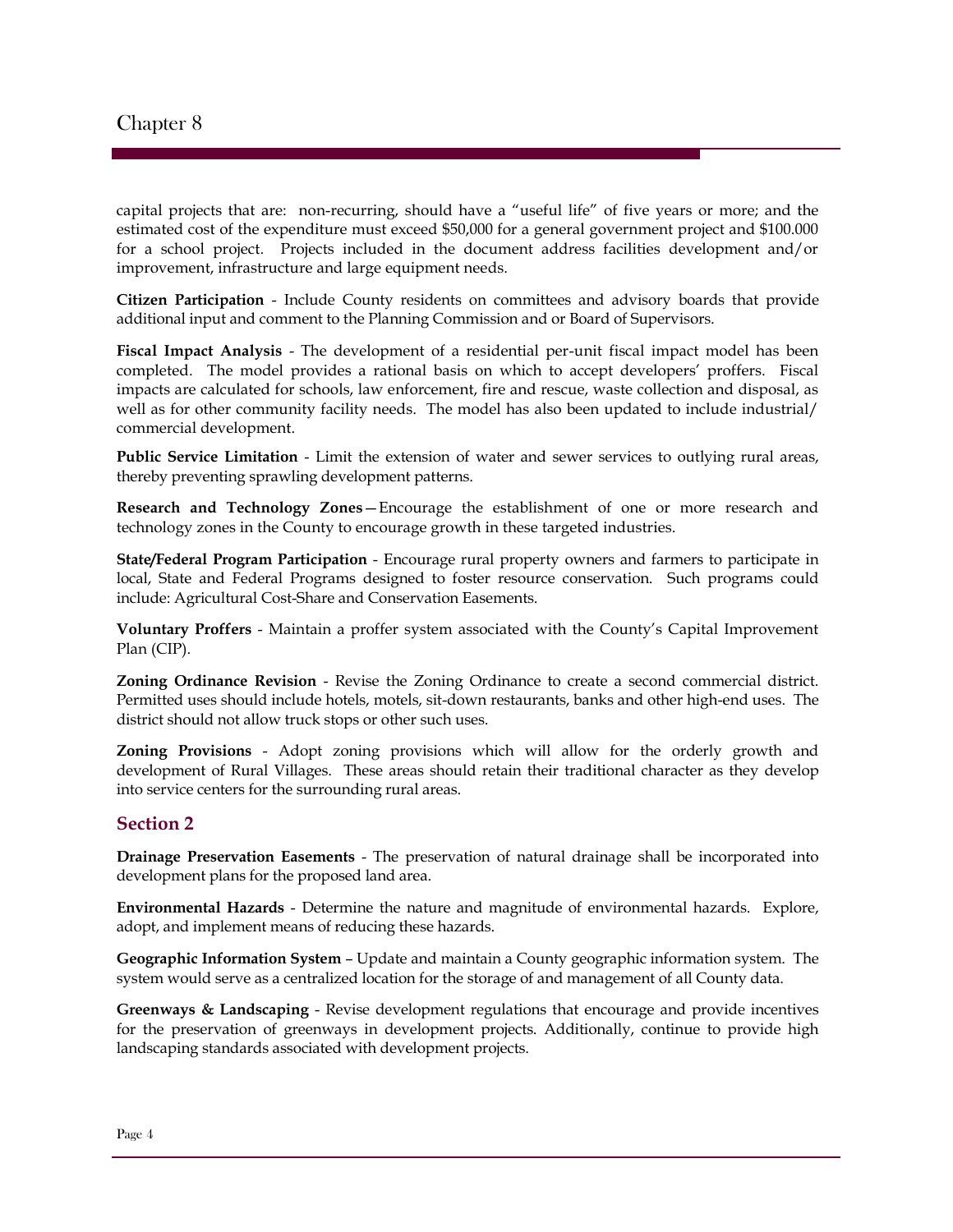**Land Use & Development Performance Criteria** - Follow State standards to minimize the effects of erosion and sedimentation potential, maximize rainwater infiltration, and establish vegetative buffers along perennial streams to protect water quality.

**Preservation Performance Criteria** - Developers must demonstrate to the County that the use and development of land meets the following aspects:

- Only that land which shall be disturbed is necessary to provide for the desired use.
- Native vegetation shall be preserved to the maximum extent possible consistent with the use and development allowed.
- The establishment of a vegetative buffer around significant sinkholes and karst areas to enhance and protect water quality.
- All State and Federal regulations have been followed for land disturbance and storm water related issues.
- All permanent features/structures have properly been documented as to how any maintenance will be permanently addressed.

#### **Section 3**

**Accessory Apartment Units** - Permit Accessory Apartment units to be utilized with adequate safeguards to protect the character of existing neighborhoods. This strategy will stimulate new, moderate cost rental housing for both young and elderly households while preserving larger, older homes and allowing elderly homeowners to stay in their residence. The original home should have an owner occupied resident and should appear from the outside as a single family dwelling.

**Bonus Densities for Affordable Housing** - Grant bonus densities to planned development projects thereby encouraging the provision of more affordable housing as authorized by the 1994 General Assembly. An ordinance provision should be written to allow bonus densities in support of more affordable housing.

**Building Codes** - Adopt and enforce federal and state building codes to remove substandard rental housing conditions.

**Commercial Apartments** - Permit apartments in conjunction with commercial establishments in village zones.

**Flexibility in housing types** - Foster land use patterns and provide builder incentives to encourage flexibility in housing types by reducing land costs. This type of program can be achieved by planned residential development and cluster development provisions within the County's zoning ordinances. This strategy can also be implemented by allowing maximum flexibility in configuring lots into clusters rather than relying on minimum size lots to determine the desired density in a neighborhood. The increased flexibility will allow for maximum efficiency in providing infrastructure (water & sewer) to homes. Multi-family housing should be encouraged in areas close to activity and employment centers.

**Housing Trust Fund** - Consider setting up a local Housing Trust Fund. The Virginia Housing Development Authority (VHDA) and the Virginia Department of Housing and Community Development (VDHCD) administer a State fund to be used as a revolving loan fund to induce the development of low and moderate income housing.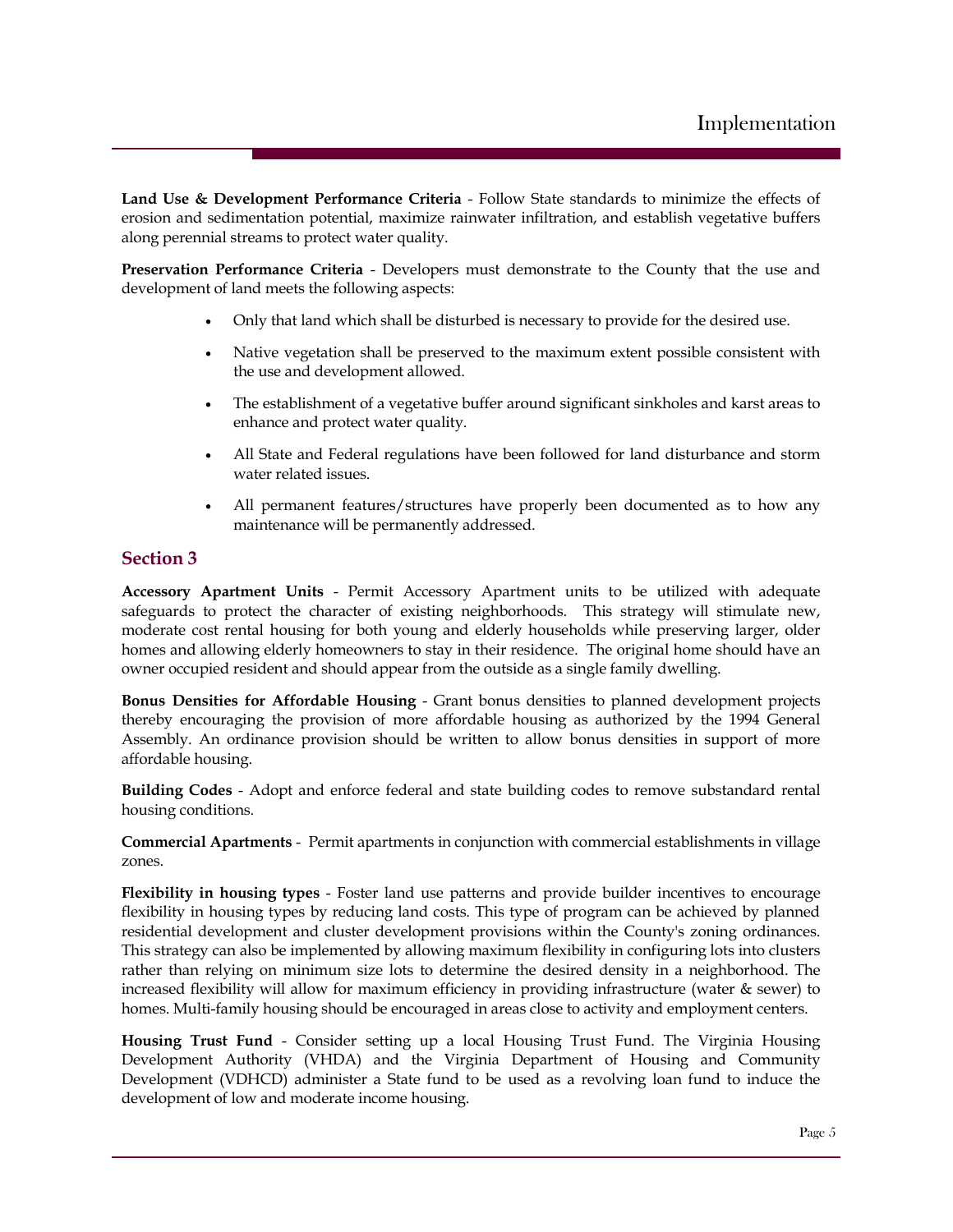**Indoor Plumbing/Adequate Sanitation** - Provide technical assistance and create partnerships with nonprofit and with for-profit organizations to provide indoor plumbing and to upgrade substandard conditions for all existing low and moderate income residents.

**Manufactured Housing** - Continue to allow manufactured houses that are constructed off site, transported in one or more sections and placed on a permanent foundation, to be used as dwellings, subject to all federal regulations.

**Mobile Homes** - Continue to permit mobile homes in designated areas as a means of providing affordable housing. Establish performance standards to ensure their use creates a safe, sanitary living environment. The current zoning regulations regarding mobile homes should be reviewed to determine if ordinances are in place and to ensure that they make a positive contribution to the housing stock and to the community.

**Utilize local, state, and federal funds for housing programs** - There should be a concerted effort to review the County's history of housing funding source use. In addition, other funding sources should be identified and utilized. A funding development plan should be developed and timetables established for the application for available funds. Encourage partnerships with County government agencies and non-profits to secure and apply for these funds.

Some of the sources to be explored:

- Virginia Housing Partnership Program
- Virginia Housing Production Program
- Community Development Block Grants
- HUD Section 236 Program
- HUD Section 202 Housing for Elderly and Handicapped
- HUD Section 8 Housing Vouchers

**Volunteerism** - Coordinate local resources, non-profits, local agencies, church groups, and for profit organizations, to rehabilitate, build, and upgrade housing stock within the County.

#### **Section 4**

**Agricultural & Forestal District Expansion** - Encourage expansion and addition of voluntary Agricultural and Forestal Districts throughout rural areas.

**Public Service Limitation** - Limit the extension of water and sewer services into outlying areas to prevent sprawling development patterns.

**State/Federal Program Participation** - Encourage rural property owners, including farmers, to participate in State/Federal Programs designed to foster conservation of resources. Such programs might include: Agricultural Cost-Share, and Conservation Easements.

**Zoning Ordinance Revision** - Maintain a Rural Residential (RR) zoning district which corresponds with the future Land Use Map's designated area in the zoning ordinance for parcels of land larger than two acres, but smaller than six acres. This District would provide a transition zone between the traditional residential districts and truly agricultural districts. Residential development in this area shall be of low density, not exceeding one net unit per five acres.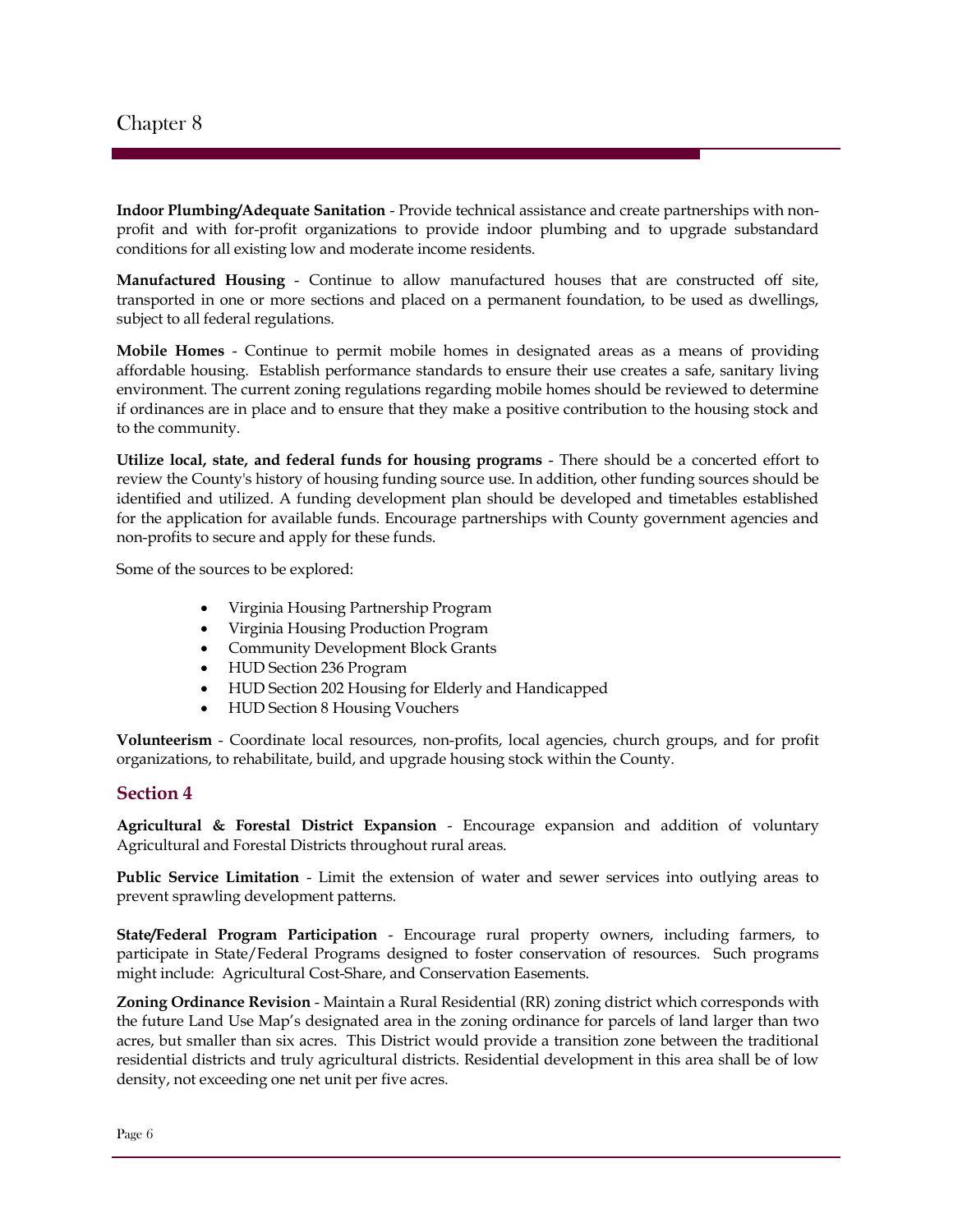**Zoning Provisions** - Adopt zoning provisions which will allow for the orderly growth, expansion, and development of Rural Villages. Additionally, allowances must to be made for possible new Villages in the County. These areas should retain their traditional character as they develop into service centers for the surrounding agricultural and rural regions.

#### **Section 5**

**Public Service Limitation** - As the County develops water and sewer service for the Rural Villages, limits on the expansion of these services into outlying rural areas must be developed. Without such limits sprawling development patterns will result.

**Zoning Provisions** - Adopt zoning provisions which will allow for the orderly growth and development of Rural Villages. These areas should retain their traditional character as they develop into service centers for the surrounding agricultural and rural areas. Additionally, the provision of dual uses on single parcels of land or within an existing building must be included in the ordinance revision.

#### **Section 6**

**Ordinance Revision** – Continue to require as part of the County's Zoning Ordinance that commercial forest activities, including sale of trees, in residential areas be conducted in accordance with the guidelines established in the Virginia Department of Forestry's latest edition of *Logger's Guide*. To prevent clear-cutting, there shall be no cutting of trees with a diameter of eight inches or less (25-inch circumference). No commercial forest cutting in residential areas should occur without County review. A pre-harvest plan and map with the following guidelines should be required:

- 1. Property boundaries
- 2. Streams and drainage
- 3. Critical areas
- 4. Road and trail locations
- 5. Stream and drainage crossings
- 6. Log landings and mill seats
- 7. Stream-side management zones (SMZ's)
- 8. Other environmental concerns

The following should also be included:

- 1. Road and trail specifications
- 2. Harvesting equipment to be used
- 3. Timing of the harvest
- 4. Logging contract specifications
- 5. Special planning for wet areas
- 6. Obstructions, such as rock outcroppings
- 7. When and where best management practices will be used

**Stream Buffer Zones** - Designate stream buffer zones to protect water quality. Establish buffer zones along streams where commercial logging operations and other development activities are occurring.

**Timber Resources -** Commercial and non-commercial forest cutting should be conducted to ensure long term forest viability and to minimize negative environmental impacts, particularly along streams,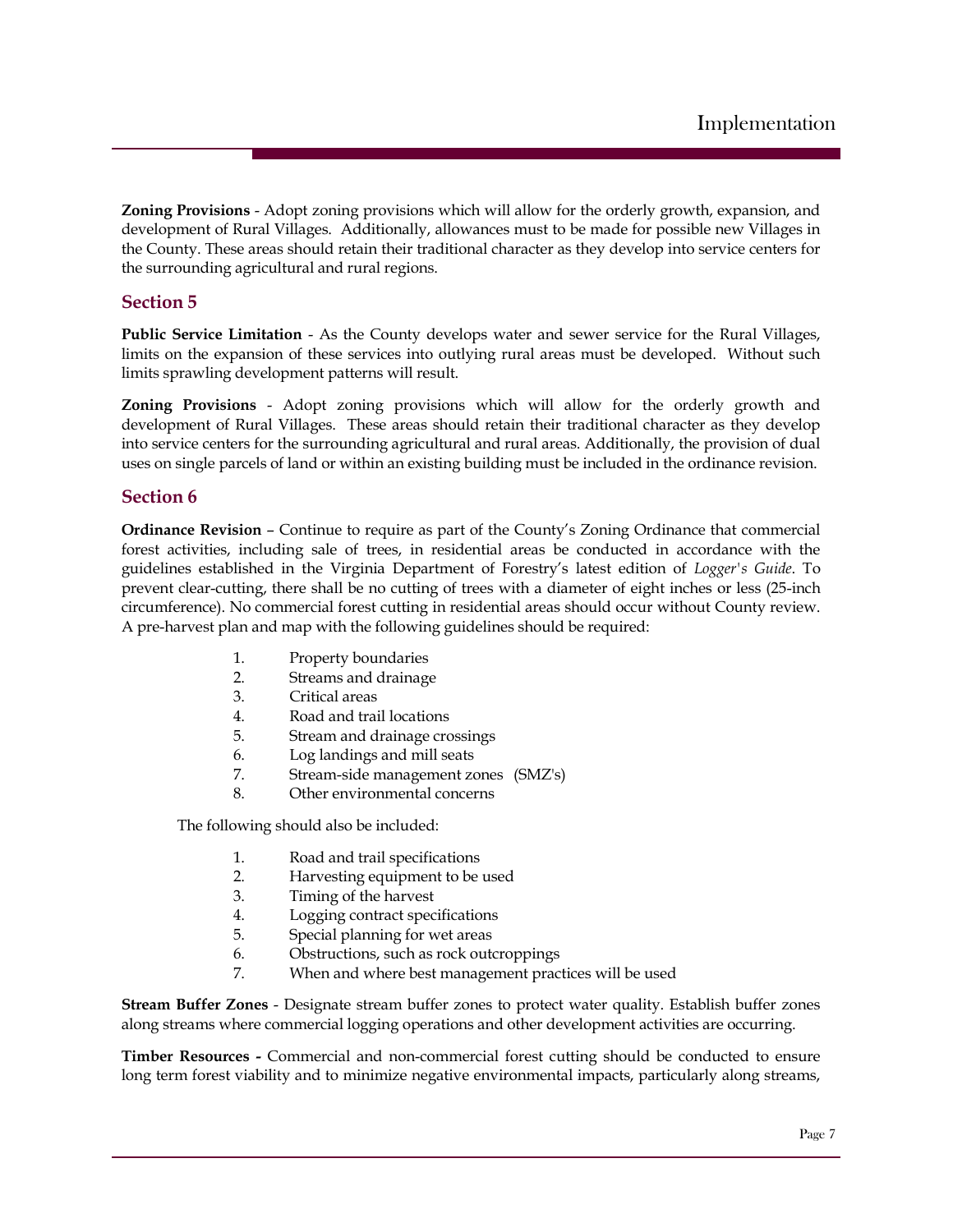rivers, and wetlands. Water resources can be protected by providing buffer zones along these environmental features.

#### **Section 7**

**Increased Agency and Locality Cooperation—**Work with the Shenandoah National Park and other jurisdictions surrounding the park to promote the presence of the Park in our jurisdictions. This could include the establishment of an overlay district that would help enhance the gateway to the Skyline Drive and the Shenandoah National Park.

#### **Section 8**

**Economic Development** - Continue providing ample sites with adequate infrastructure, thereby developing a diverse economic base for the County.

**Performance Standards** - The creation of performance standards relating to site design, infrastructure, and environmental issues must be incorporated in the County's development regulations.

#### **Section 9**

**Focused Development** - Traditionally, villages like Bentonville, Browntown, Limeton, Reliance, Rivermont, Rockland, and Waterlick were focused around elementary schools, churches, convenience stores, and the fire hall. With school consolidation, the local village schools are gone and a more mobile population has decreased the importance and viability of village stores. Stricter health regulations and potential pollution problems make additional development difficult in some of the traditional centers. As a way to refocus rural residential growth at these existing centers, the County should consider small scale sewage treatment plants and water systems to serve these villages. Much of Warren County is divided by hilly terrain, rivers, parks, and the National Forest. These conditions make future centralized sewage treatment and water systems prohibitively expensive. Additionally the spokes from a central system promote linear, strip development which would destroy our rural character.

**Cluster Development** - This type of development aids in preserving open space and in reducing contractor development costs. This type of development can provide a wide variety of housing types and creative site design.

**Rural Character** - Allow the construction of small sewage treatment facilities in rural villages such as, Browntown, Bentonville, and /or Limeton which could combine services with the Raymond R. "Andy" Guest, Jr., Shenandoah River State Park.

#### **Section 10**

**Agency Participation** - Work with the Virginia Department of Transportation and transportation consultants on corridor plans to develop the overall framework.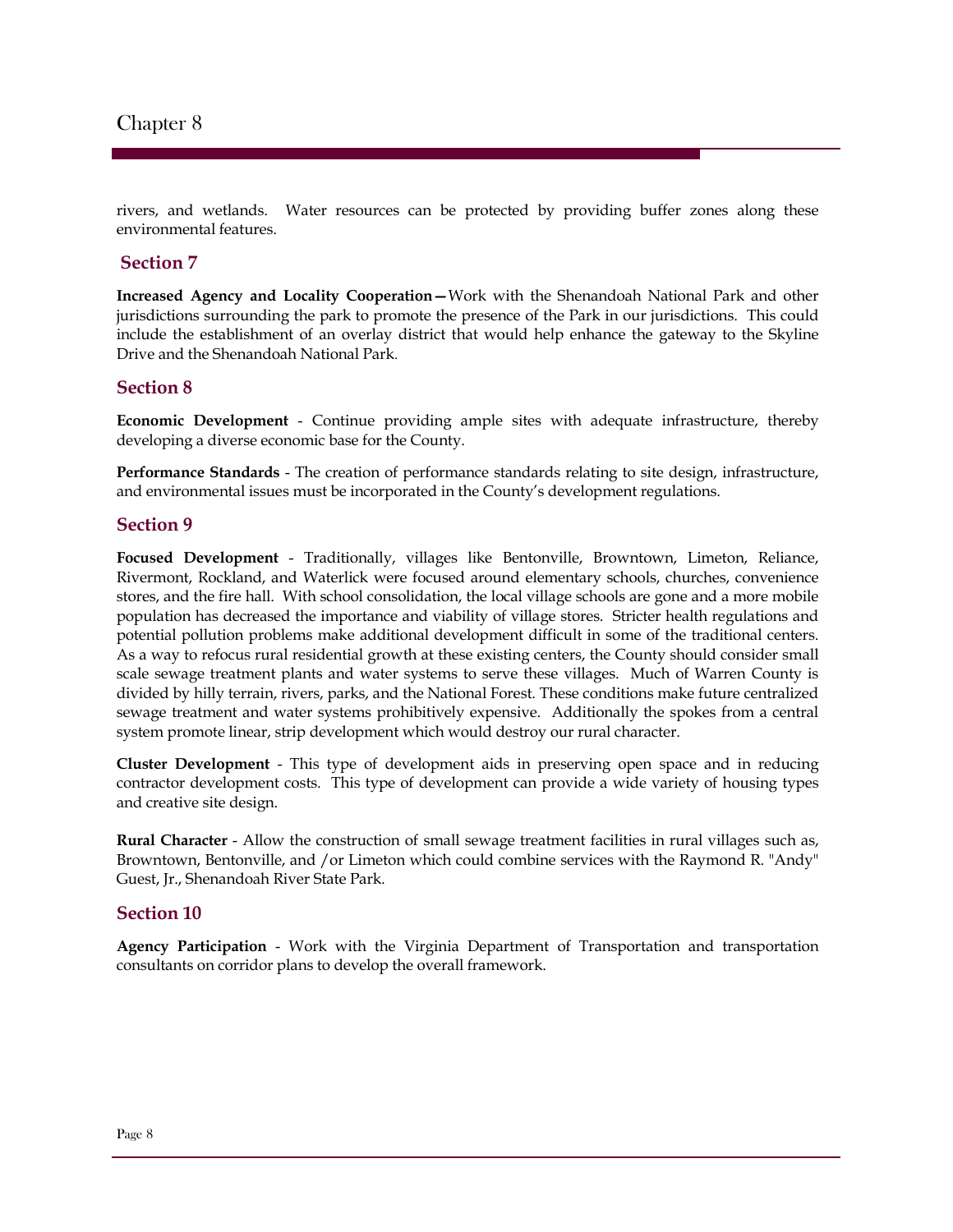## **Chapter 5 - Community Facilities**

### **Section 1**

**Awareness of Existing Tools** - Support educational efforts by promoting awareness of existing tools as is done in *A Property Owner's Guide to Resource Protection*, the Virginia Department of Conservation and Historic Resources publication.

**Citizen Participation -** Include County residents on committees and advisory boards that provide additional input and comment to the Planning Commission and/or Board of Supervisors.

**Civil War Battlefields**—Preserve Civil War battlefields through existing County land use protection tools for open space preservation and agricultural support such as the purchase or donation of development rights, conservation or scenic easements, and expansion or creation of Agricultural and Forestal Districts in battlefield areas where productive farms are located. Consider potential impacts, including viewsheds, with proposed future development, land use and/or zoning change on or within close proximity to the battlefield sites.

**Education** - Encourage school system and community wide participation in a historical resources management program through education and public awareness.

**Ensure Compatibility** - Provide architectural guidelines for new development, thereby ensuring compatibility with existing historic structures.

**GIS Layer** - Develop a GIS layer for historical sites identified in the 1991 Rural Historic Resources Survey.

**Historically Significant Open Spaces** - Encourage and assist property owners to voluntarily place scenic easements on lands associated with historic buildings, sites, and archaeological resources representing all of the County's historical time periods and cultures.

**Local Historic Districts** - Establish historic overlay districts, located throughout the County, as part of the County's zoning ordinance. These districts would provide protection over and above the regular zoning regulations for such areas. Local historic overlay districts are established by the Board of Supervisors after required public hearings and may be proposed by any property owner, neighborhood organization, or by any County Board or Commission.

**Review Development Proposals** - Review development proposals which might adversely affect historic resources when granting permits for development or other forms of land alteration, such as grading and mining. Negotiate mitigation measures where possible.

**Rural Historic Resources Survey** - Continue to follow the policies and recommendations set forth by the 1991 Rural Historic Resources Survey Report of Warren County. Regulate and control development activities to prevent impairment to historical sites.

**State and Federal Programs** - Support state and federal programs, such as the National Register of Historic Places, which fosters incentives for structures' protection or restoration.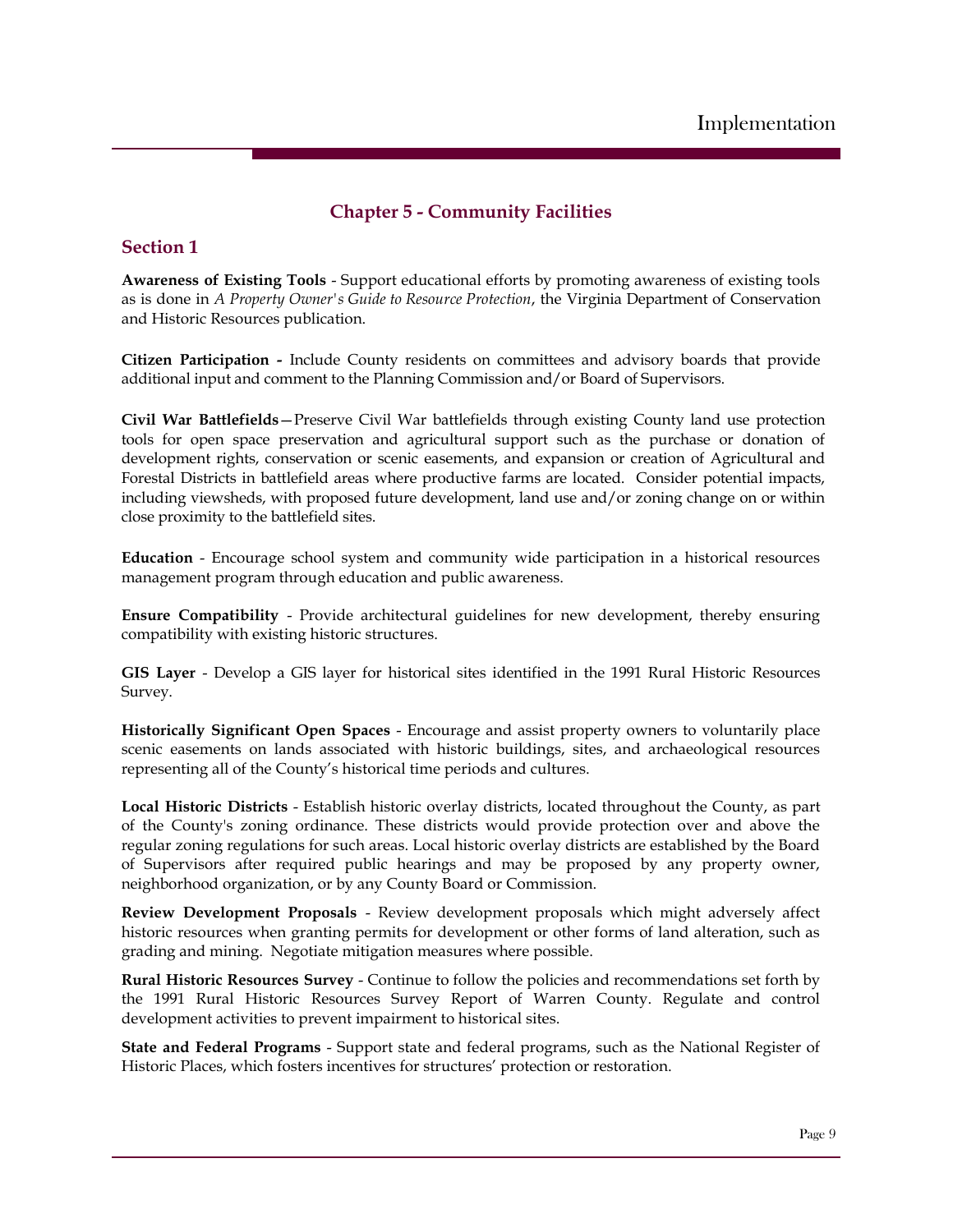**Support Archaeological Research** - Support archaeological research through preservation and through encouraging developers to allow archaeologists a limited time to excavate the proposed site before development begins.

**Support Organizations** - Support the efforts of the County's preservation and cultural organizations and encourage open communications between these organizations.

**Support Owners** - Encourage and assist property owners to pursue state and national register designation. Consider including tax incentives for major structural or exterior renovation, or for the donation of protective historic easements.

**Tourism** - Promote the County's historic sites through cooperation with the Town's tourism department, via such items as pamphlets distributed by the Chamber of Commerce and by other organizations.

#### **Section 2**

**Beautification Committee** - Utilize the local beautification committee to assist the Planning Commission with landscaping and corridor standards for new development proposals.

**Capital Improvements Program** – Maintaining a CIP is important to identify future needs.

**Cluster Development** - Encourage developers to utilize cluster development by reducing lot size and/or consolidating lot layout in order to provide compensating amounts of open space within the subdivision. Although no increase in the number of lots is allowed, consolidation of layout would save the developer infrastructure costs and the County would acquire significant cost-free open space.

**Consulting the Virginia Department of Conservation and Recreation** - Take advantage of the Department of Conservation and Recreation's recreational consultation and workshops to become better informed about streamlining local departmental operations and developing, operating, and maintaining park and recreation programs.

**Evaluation** - Periodically evaluate recreational facilities and programs to determine if the community's needs are being met. This can be accomplished through surveys of residents and facilities' users.

**Inventory** - Maintain an inventory of all parks and recreation facilities, private and public, throughout the Town and the County. By maintaining an overview of all the facilities, the County and Town can ensure that recreational needs are met in a timely and cost effective manner.

**ISTEA** - Apply for enhancement grants for the acquisition and development of trails and greenways.

**Nature Trails (hiking and biking)** - These needs can be met through Warren County and Front Royal joining adjacent counties to connect their Greenways and Trails. These trails would link park lands, conservation areas, scenic landscapes, and historic/cultural sites. Initial projects would extend the Town's proposed trails' plan into the County to link State and Federal Parks with the Town's existing facilities. Such a project could use existing rights-of-way (i.e. road shoulders).

**Neighborhood Parks** - Encourage developers to design subdivisions with a central theme of a neighborhood park that would include playground apparatus, open space, and a hard-surfaced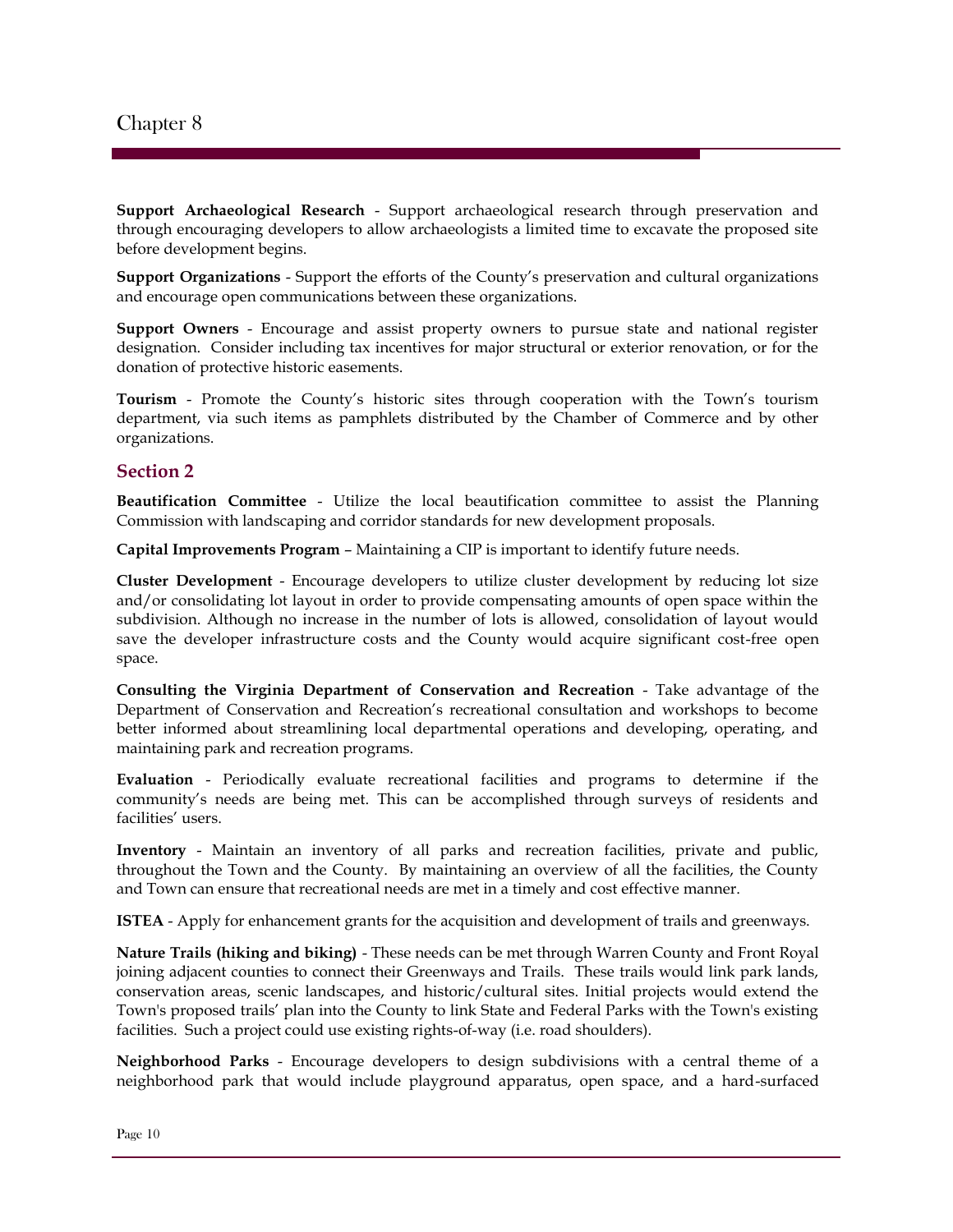activity area. In addition to providing recreational areas in the County, residents would have the enjoyment of having a park within walking distance of their home which could provide recreation for the entire family.

**Ordinance Revision** - Provide open space and recreational facilities requirements in the County's zoning and subdivision ordinance.

**Parks and Facilities Distribution** - Parks and similar facilities must be located in the County where users live. Explore using school sites for additional facilities.

**Residential Institutions -** Require that nursing homes and similar institutions provide passive open space and on-site outdoor activity facilities.

**Scenic Byways** - Support the Virginia Scenic Byways and Scenic Rivers programs.

**Special User Groups and Facility Accessibility** - Ensure the availability of a

variety of programs for people of all ages and for special user groups, such as the physically disabled. Also, when planning new facilities or upgrading existing ones, design the facility to be completely accessible to the physically disabled.

**Traditional Parks (ball parks and playground facilities)** - Facilities should be established near population centers at each side of the County (north, south, east and west). Acquire tracts of land in each County area to provide fully developed park sites and to allow for future expansion.

**Tourism** - Capitalize on the area's tourism through publication of recreational site locations and activities, public waterfront access locations, and Community programs and events.

**User Fees** - Develop and expand a user fees system which would generate revenues for park maintenance, operational costs, and facility improvements.

**Virginia Outdoors Fun**d - Apply for Virginia Outdoors Fund money to assist in acquiring and developing recreational lands.

**Voluntary Proffers** - Maintain a proffer system associated with the Capital Improvement Plan.

**Volunteer Programs** - Establish a Park and Recreational Department volunteer program, thereby increasing manpower at a minimum cost.

**Waterfront Access** - Acquire land along both forks and the main stem of the Shenandoah River to ensure public access to the river.

#### **Section 3**

**Alternative Funding** - Support development of the Warren County School private endowment fund.

**Capital Improvement Planning** - Maintain a capital improvements plan that meets the County Comprehensive Plan's criteria and goals. This program would assist the County in setting priorities and in efficiently using available funds.

**Maintain a School Plan** - This plan would identify the school division's educational instruction and physical facilities needs.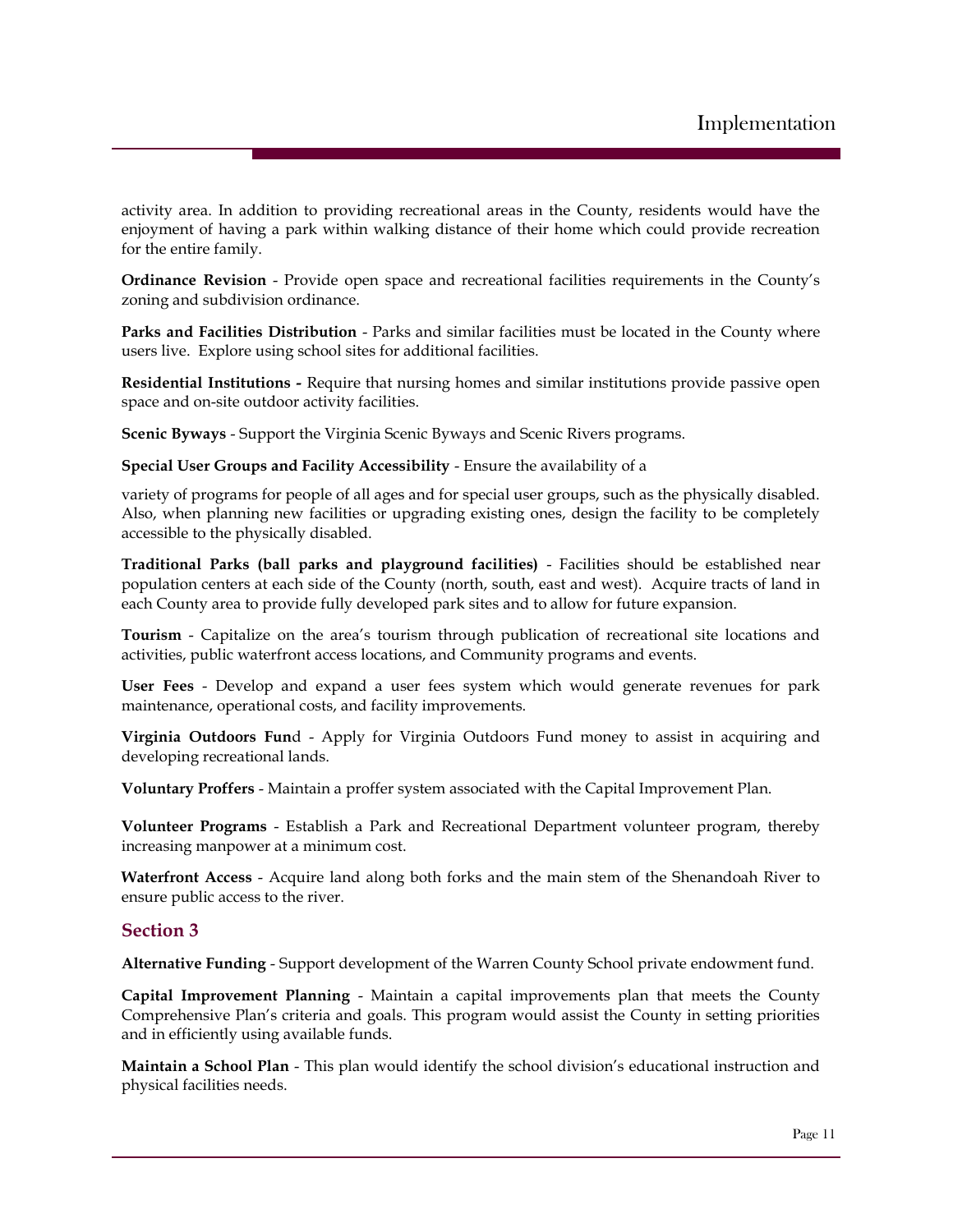**Educational Opportunities** - Periodically review and evaluate current programs and ensure that expanded educational programs are provided in a cost efficient manner. Additionally, ensure that the programs use a child/student centered approach.

**New Facilities** - When new facilities are constructed, plan and provide for instruction materials, transportation needs, and renovations to existing school buildings and administrative offices, as well as for the building of a new school(s).

**Voluntary Proffers** - Voluntary proffers provide a direct means of obtaining the needed capital improvements to service new developments. Continue using proffers to help defray expanding school facilities' costs.

#### **Section 4**

**Communication Center** - While the current communications center is operating under the management of law enforcement, a joint operated communications center should be established and maintained with the appropriate policies and procedures in place, as well as appropriate fire and rescue training for the communications officers.

**Implementation of Springsted Study** - Continue implementation of the EMS, Fire Services and Emergency Communications Study adopted by the Board of Supervisors on June 16, 2009.

**E-911 Management** - The County should fund a person to supervise the E-911 System, maps, road names, house numbering, and equipment list. Additionally, this person would provide other logistical and management support to the Joint Communications Center necessary to provide the highest quality of service to County citizens.

**Equipment & Training** – Continue to support the funding of special equipment as well as regular and specialized training to ensure quality service to Warren County citizens. Maintain a training committee to identify future needs of the fire and rescue department in the area of training. The committee should look at service delivery needs and address mandatory training standards as needed or required.

**Fire Chief's Advisory Committee** – Continue to utilize the Fire Chief's Advisory Committee to set into motion the County's goals and objectives for fire and rescue protection utilizing a participatory management system so that all of the members have a voice in the direction and future of the County's emergency response system.

**Insurance** - Warren County should develop and fund a comprehensive County-wide insurance plan for volunteer fire and rescue companies.

**Recruitment and Retention Committee** - Maintain a recruitment and retention committee to examine volunteer response needs and address with methods to encourage volunteerism through such methods as incentives and other ideas used by other agencies to attract volunteers.

#### **Section 5**

**Adequate Public Service Standards** - Establish adequate public service standards which would help to control the development process by showing that sufficient services are in place or will be provided as development occurs. This standard can ensure that service expansion coincides with new development

Page 12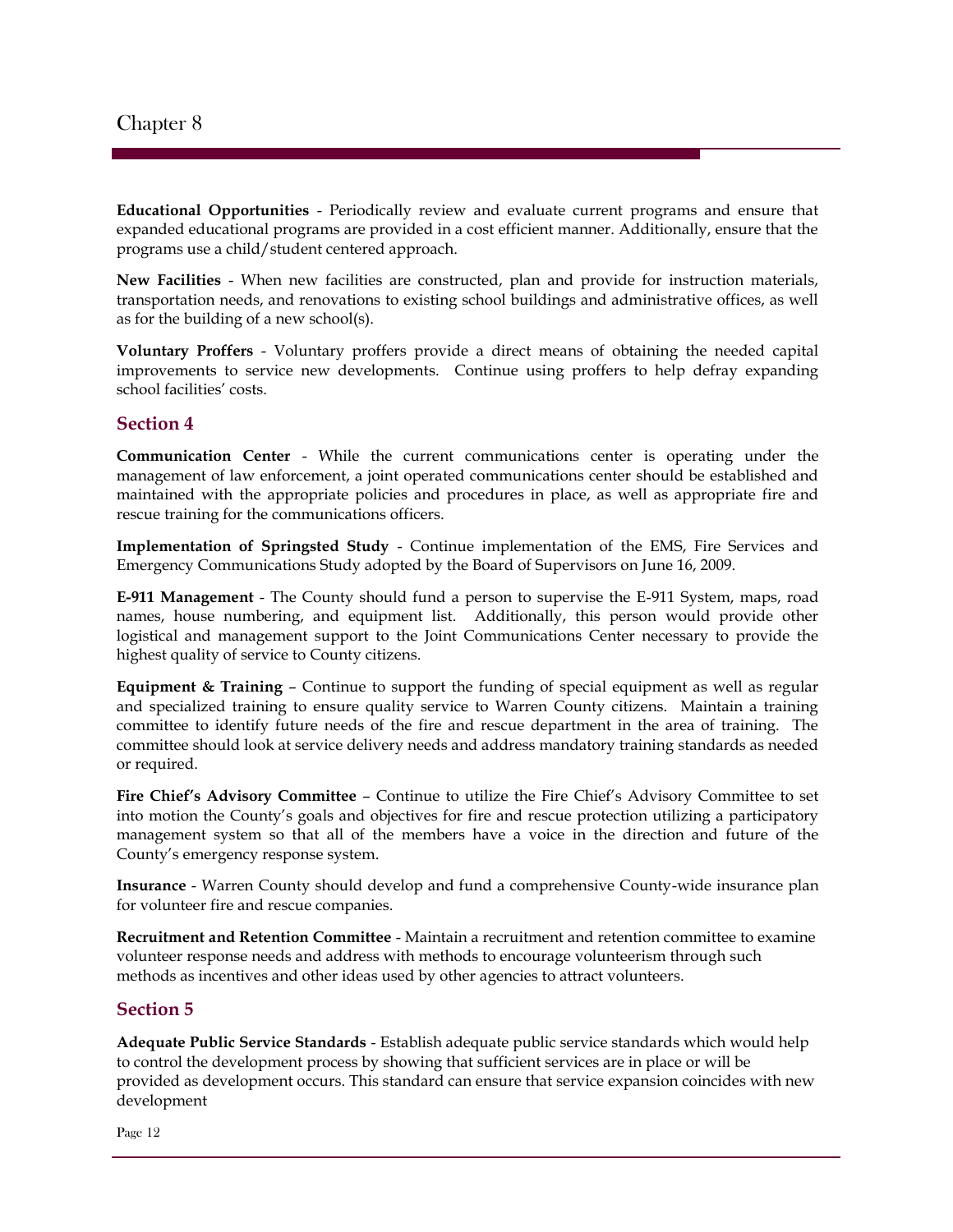**Capital Programming** - Develop a capital improvements program.

**E-911** - Continue implementing the E-911 system, with a dispatch and communications center for joint use of fire, rescue, and law enforcement protection.

**Review and Evaluation** - Conduct yearly reviews and evaluations of the Sheriff's Department services to ensure that resources are effectively used before proceeding with service expansion.

**Voluntary Proffers** – Maintain a proffer system that provides a direct means of obtaining needed capital improvements funds.

#### **Section 6**

**Capital Programming** - Maintain a capital improvements program to fund expansion of library resources and facilities. Such resources would include additional books, seating facilities, E-books, and word processors, or computers for patrons' use. Additionally, develop branch libraries in County locations where population concentrations are sufficient to support such facilities.

**Endowment Fund** - Support and encourage the creation of an endowment fund to provide additional library services that meet the priorities of the Library.

**Public Facility Standards** - Develop a system of standards that would ensure that sufficient infrastructure and services are present or would be provided in conjunction with development proposals.

**Voluntary Proffers** - Maintain a voluntary proffer system in association with existing development which would ensure that additional services would be funded equitably by those benefiting from such expanded services.

#### **Section 7**

**Capital Programming** - Maintain a Capital Improvements Program to assist in the costs associated with the maintenance of and the additional public facilities and programs.

**Meet Existing Needs First** – Continue to maintain and evaluate replacement sites for the all of the existing compactor sites prior to looking at additional sites.

**Voluntary Proffers** – Maintain a proffer program as a direct means of obtaining the needed capital improvements to service new developments.

#### **Section 8**

**Adequate Public Facilities Standards** - From the County's Comprehensive Plan a Level of Service policies (LOS) should be maintained through the County's fiscal impact model. LOS policies provide the basis and criteria on which to evaluate alternatives and to determine capital requirements. With the establishment of LOS policies, the County makes a clear statement to developers which would reflect the public's expectations for County services. Establishing LOS policies and standards for public services, ensures that sufficient services are in place or will be provided as development occurs. LOS standards ensure that service expansion coincides with new development. This implementation strategy applies to all types of County facilities and services.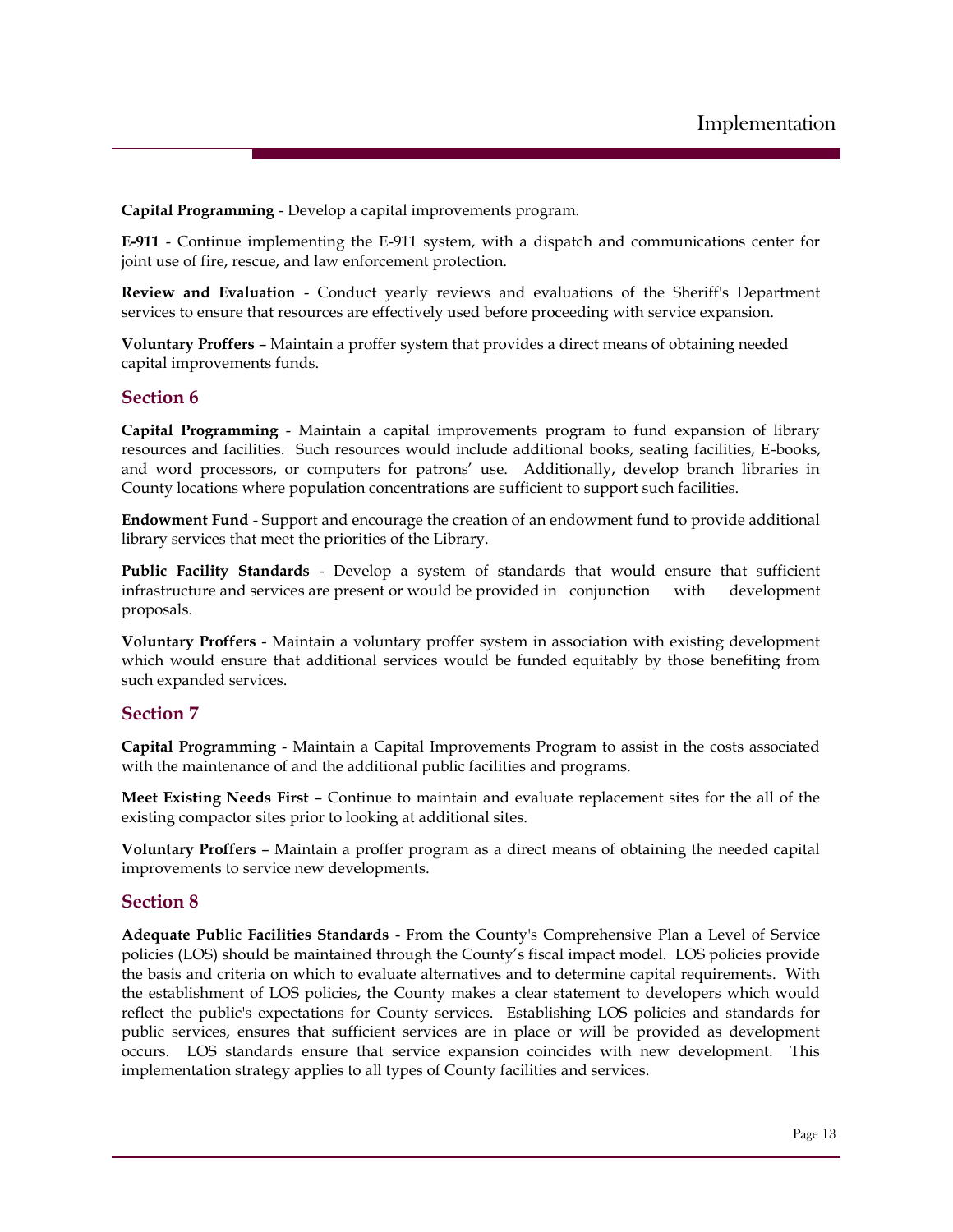**Government Center Future Expansion** - Purchase additional buildings/land next to the Government Center to allow for expansion in the future.

**Parking Facilities** - Provide adequate parking for citizens as well as for employees at all County facilities.

#### **Chapter 6 - Economic Development**

**Business Attraction** - Aggressively market Warren County to industrial and commercial prospects. Emphasize the attraction and growth of businesses that maintain and enhance the County's quality of life.

**Capital Improvements Program** - Maintenance of a CIP is important to meet future needs.

**Citizen Participation -** Include County residents on committees and advisory boards that provide additional input and comment to the Planning Commission and/or Board of Supervisors.

**Education** - Provide students with basic skills to be able to compete for jobs within the local economy and work with Lord Fairfax Community College on providing students with post-graduate opportunities.

**Enterprise Zone** - Expand and extend the County's enterprise zones to permit state and local tax incentives to new businesses.

**Fiscal Impact Analysis** - Maintain a per-unit fiscal impact of residential and commercial development would provide a rational basis on which to accept developer's proffers. Such fiscal impacts must be calculated for schools as well as for other community facility needs.

**Free Trade Zone** - Maintain designation as a free trade zone, especially for areas in and around the Inland Port facility.

**Increase Capital** - Work with the local finance and banking community to increase the availability of seed and start-up capital for new and small businesses.

**Job Opportunities** – Provide job opportunities that pay a living wage, provide health and retirement benefits and demonstrate a positive interest in existing and new industries. Increase variety of job opportunities for unemployed and underemployed citizens.

**Management Guidance** – Work through the Economic Development Authority to provide small and new businesses with the necessary management and marketing skills to facilitate success.

**Public/Private Partnerships** - Encourage public/private partnerships that will provide well serviced and properly located industrial sites which can be developed quickly.

**Shell Building Program** - Invest in a shell building program that will provide available space as well as incubator facilities for new and small businesses.

**Site Identification** - Identify potential sites compatible with the Future Land Use map for industrial, commercial, and office development, based on the following locational and market criteria:

- Availability of infrastructure.
- Commercial/Community Center location.
- Access to major transportation routes.
- Compatibility with surrounding development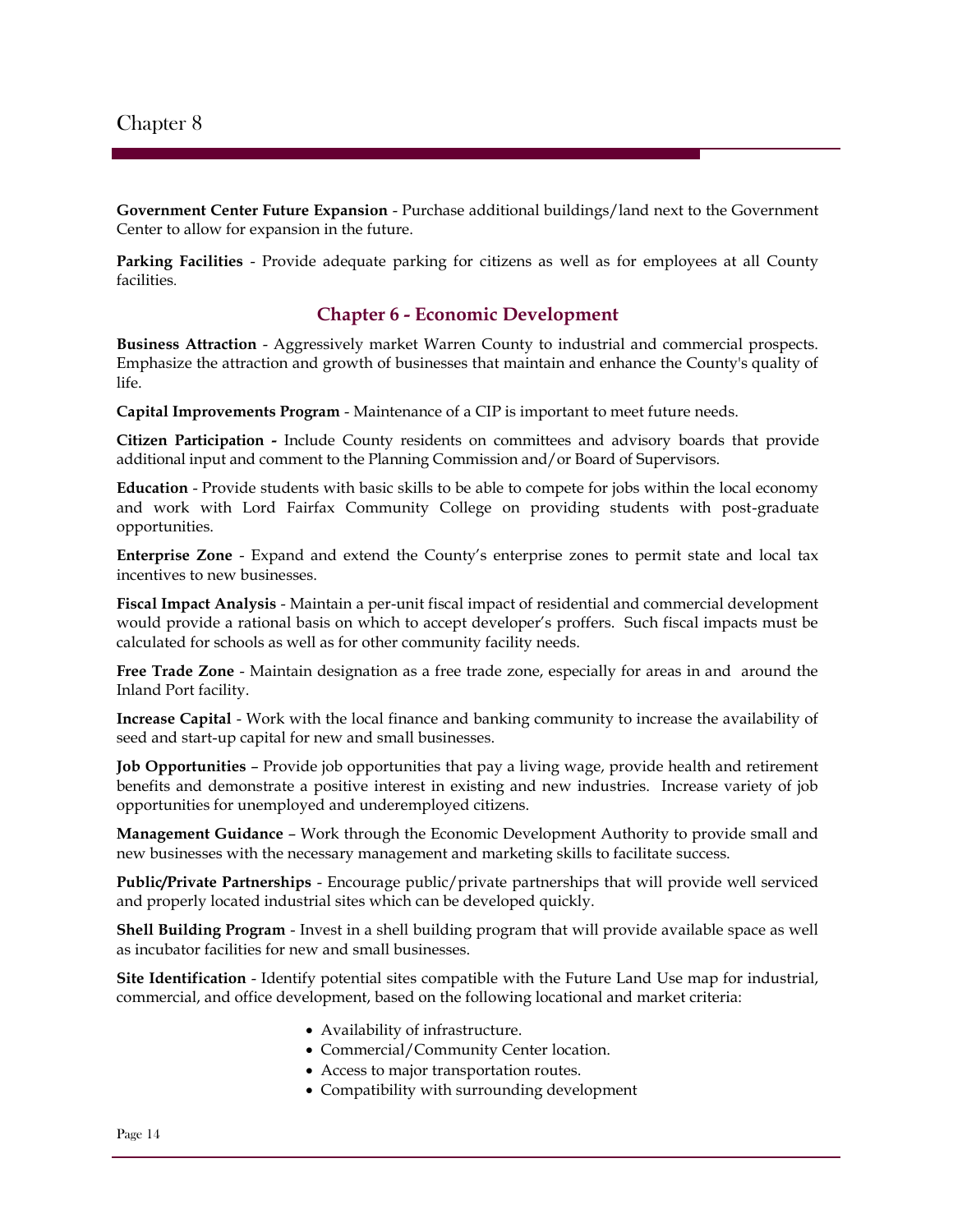**Small Business Assistance** - Develop programs which would assist small business with marketing of products and services. Assist local entrepreneurs to locate and acquire new business financing.

**Tourism** - Continue to emphasize and promote tourism as an industry. This should be accomplished through coordination with local, regional, and State tourism development Boards and agencies.

**Water/Sewer Service -** Examine alternative means of providing solutions for servicing the County's water and sewer needs, including State and Federal agency grant funds. Ultimately, a regional water/sewer authority should be developed. Currently, the County does not have a water or a sewer system.

**Voluntary Proffers** - Maintain a proffer system associated with the CIP.

#### **Chapter 7 - Infrastructure**

#### **Section 1**

**Adequate Public Facilities Standards** - Establish public facility and design standards for new development proposals within service districts.

**Cooperation** – Investigate and cooperate with the Town of Front Royal or other entities.

**Citizen Participation -** Include County residents on committees and advisory boards that provide additional input and comment to the Planning Commission and/or the Board of Supervisors.

**Development Service Districts** - Establish Development Service Districts based on the premise that new development can be serviced most efficiently if it is limited to certain County areas. A Development Service District's key to success is the availability of services and capital improvements.

**Establish A Water Authority** – Develop the County Water Authority to provide service extensions where appropriate into the County, or develop County owned facilities. (The County currently has a Water Authority, with includes the members of the County Board of Supervisors.)

**Special Taxing Districts** - Consider using special taxing districts to aid in financing public facilities.

**Voluntary Proffers** - Maintain a proffer system for capital improvements associated with development proposals and service expansion.

#### **Section 2**

**Adequate Public Facilities Standards** - Establish public facility and design standards for new development proposals.

**Consultant** - Consider using a private consultant or providing additional staff to the County Health Department to conduct a County testing program that would gather evidence for State and Federal funds' application for a sewer service system and organization within the County.

**Development Service Districts** - Establish Development Service Districts based on the premise that new development can be serviced most efficiently if it is limited to certain County areas. A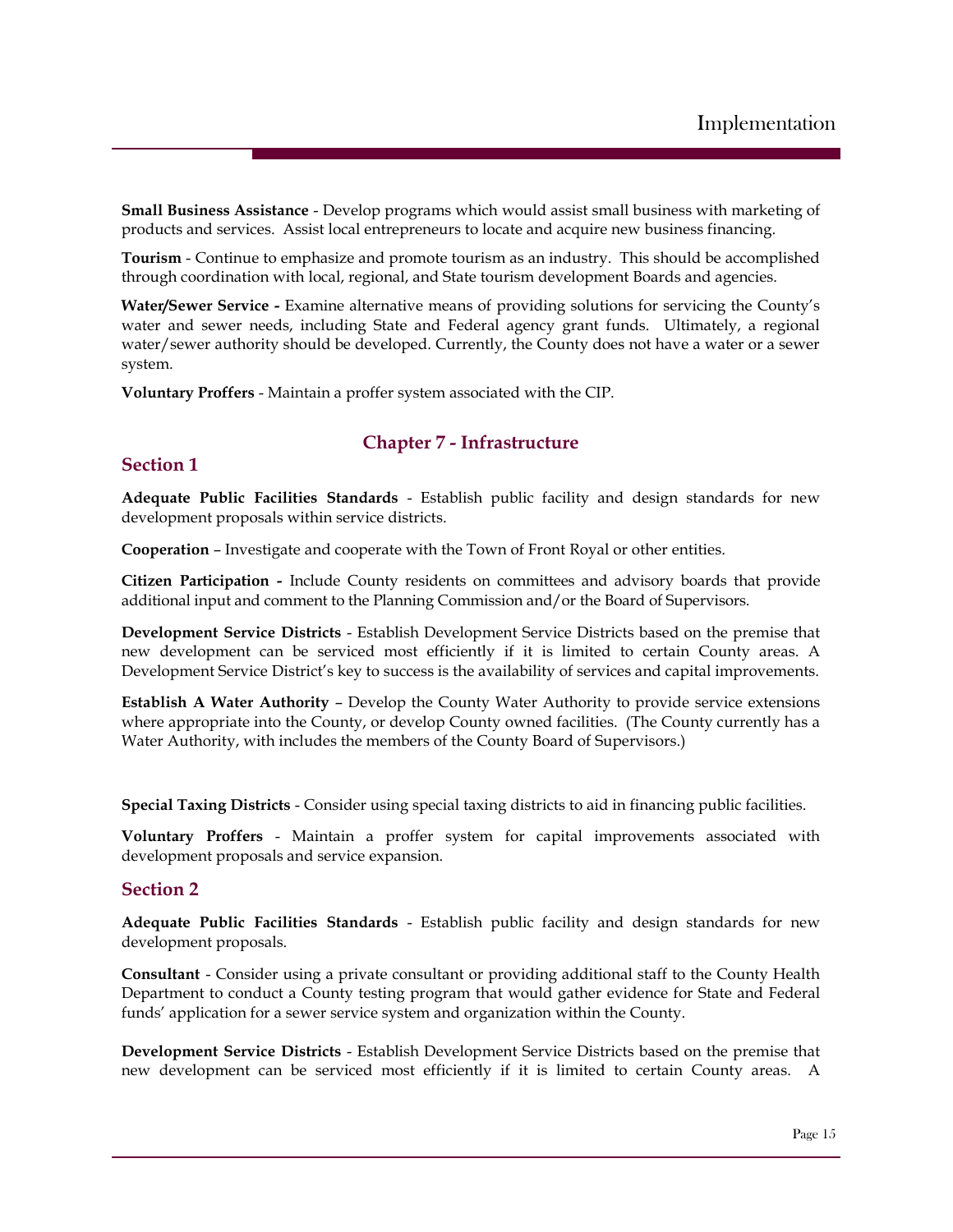Development Service District's key to success is the availability of services and capital improvements: therefore, provide water and other types of infrastructure to accommodate anticipated growth.

**Establish A Sewer Authority** - Develop a Sewer Authority to provide service extensions where appropriate into the County, or develop County owned facilities.

**Revise Ordinance** - Revise the existing ordinances pertaining to County septic systems. Increase the development and/or design standards for County septic systems. Establish a buffer between septic systems and perennial streams and the Shenandoah River.

**Special Taxing Districts** - Consider using special taxing districts to aid in public facilities financing.

**Voluntary Proffers** - Maintain a proffer system for capital improvements associated with development proposals and service expansion.

#### **Section 3**

**Capital Improvements Plan** - Maintain a Capital Improvements Plan to identify and fund needed improvements in existing County developments.

**Inspection & Maintenance** - Conduct annual inspections of any stormwater control devices by County inspectors to ensure proper maintenance. Maintenance can be by a property owner's association or by the County through a special taxing district.

**Special Districts** - Explore the use of service and taxing districts to address the existing problems associated with stormwater management.

**Stormwater Management Plan/Ordinance** - Evaluate developing and implementing a stormwater management plan and ordinances associated with the plan, to address stormwater management issues.

#### **Section 4**

**Access Management** - Create, initiate, and support an access management program. Ordinances would ensure that access opportunity is not unnecessarily pre-emptied along key road links, or near major intersections, particularly those along the designated Highway Corridor Districts. Consider the following techniques in managing access to principal corridor roadways.

- Limit the number of conflict points by installing physical barriers, modifying driveways, and installing signals at entrances.
- Separate basic conflict areas by regulating the minimum spacing of driveways, spacing driveways optimally in the permit authorization stage, consolidating access for adjacent properties, buying abutting properties, denying access to small frontage parcels, and requiring access via collector streets, i.e. service roads, etc.
- Minimize the need for deceleration in traffic by geometrically designing access points.
- Remove turning volumes or queues from through lanes sections by pavement marking alterations, geometric design modifications, right-of-way acquisition, or by requiring adequate internal site circulation.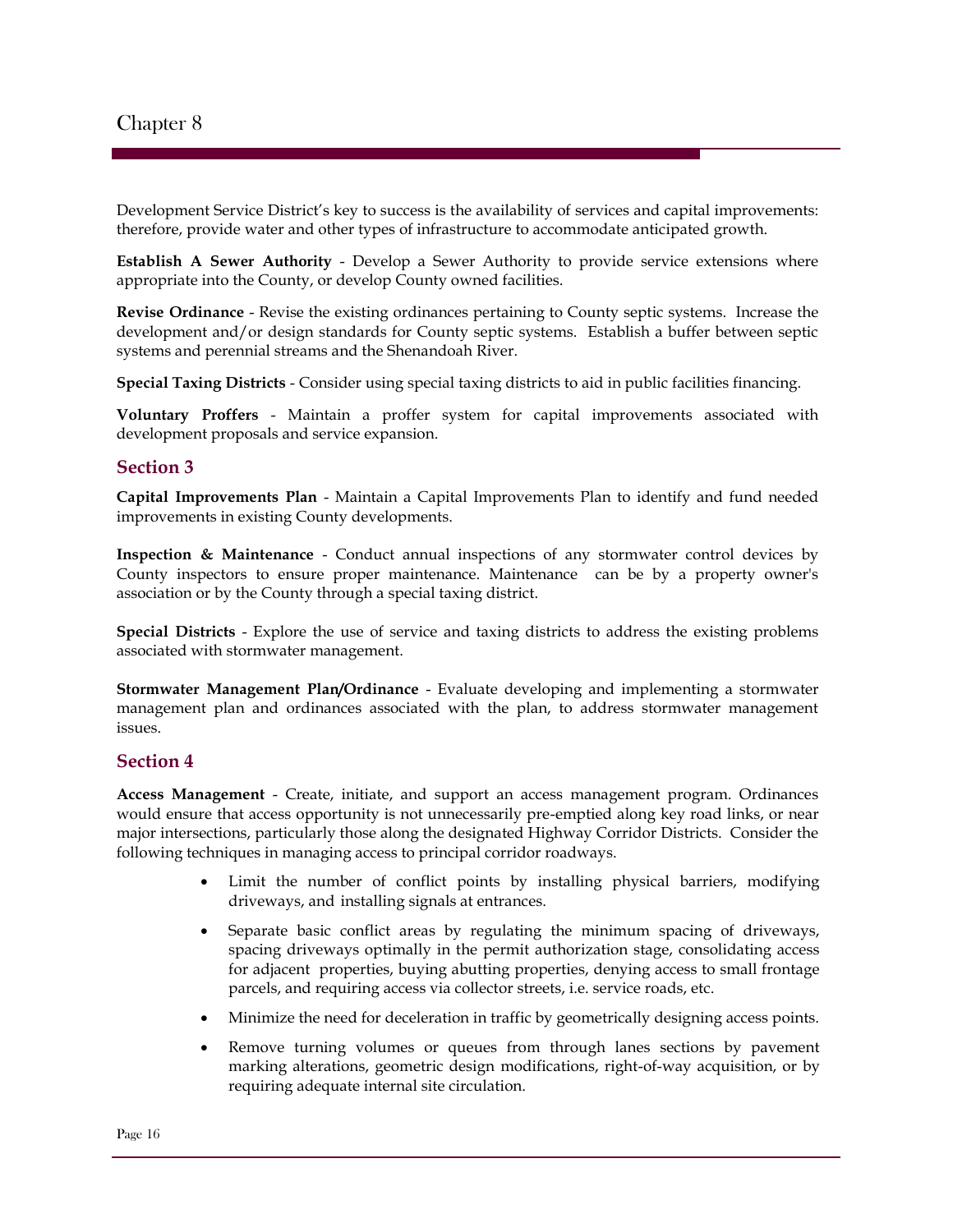- Adopt guidelines for access type and minimum spacing of intersections.
- Revise zoning and subdivision provisions to require reverse frontage lots on all County roads and to minimize left turn movements or conflicts, both on the site and in the street.
- Design driveways in order to achieve clear sight lines based on design speeds as adopted by VDOT. Require that site access and circulation conform to the following standards:
	- Arrange vehicular site access to avoid traffic use of local residential streets.
	- Require that site access roads have sufficient traffic carrying capacity to accommodate the amount and type of traffic generated by proposed development.
	- Require that provisions are made for turning lanes, directional islands, frontage/ service roads, driveways, and traffic controls within the road.

**Capital Programming** - Capital programming has been recognized as a pro-active way of avoiding some of the past transportation capacity problems. To assure that opportunities for pre-planned expansion are not missed, implement and require an annual review of the County Capital Improvements Program (CIP). Coordinate the CIP with the County's Comprehensive Plan. Annually evaluate the relationship between the State's available resources and the demands upon the County's road systems created by the proposed land uses and by land use trends. The County should perform preliminary studies in conjunction with VDOT to ensure that adequate rights-of-way for proposed improvements and future roads can be preserved.

**Commercial and Industrial Parks** - Discourage linear development and encourage interior uses in planned parks where access control is efficient and where interior roads, rather than arterial or collector roads, provide access. This land use technique will discourage shallow strip development. This technique also provides deeper commercial and industrial zoning and permits effective site design to maximize access point usage. When between two and five commercial establishments can use a single access point, substantial traffic flow improvement results.

**Coordination of Land Use/Transportation Planning Process** - Emphasize coordination between the County, Town, and VDOT, on matters related to planning and programming, improvements, and transportation systems' management. Several steps can be taken to improve the current transportation planning process. The County and State should work together to evaluate the County Comprehensive Plan's transportation system implications and a coordinated State and County transportation management policy should address expansion of car-pooling. This is particularly important at the major collector highway intersections serving commuters.

**Development of Local Circulation Plans** - Develop traffic circulation plans for each community center and/or village center to provide adequate traffic facilities and to access control on a smaller scale.

**Highway Corridor Overlay Zoning** - Overlay zoning should include access controls, transportation impact analysis for high volume-uses, as well as design and landscaping requirements. Overlay zoning brings additional design requirements and standards beyond those required by underlying zoning.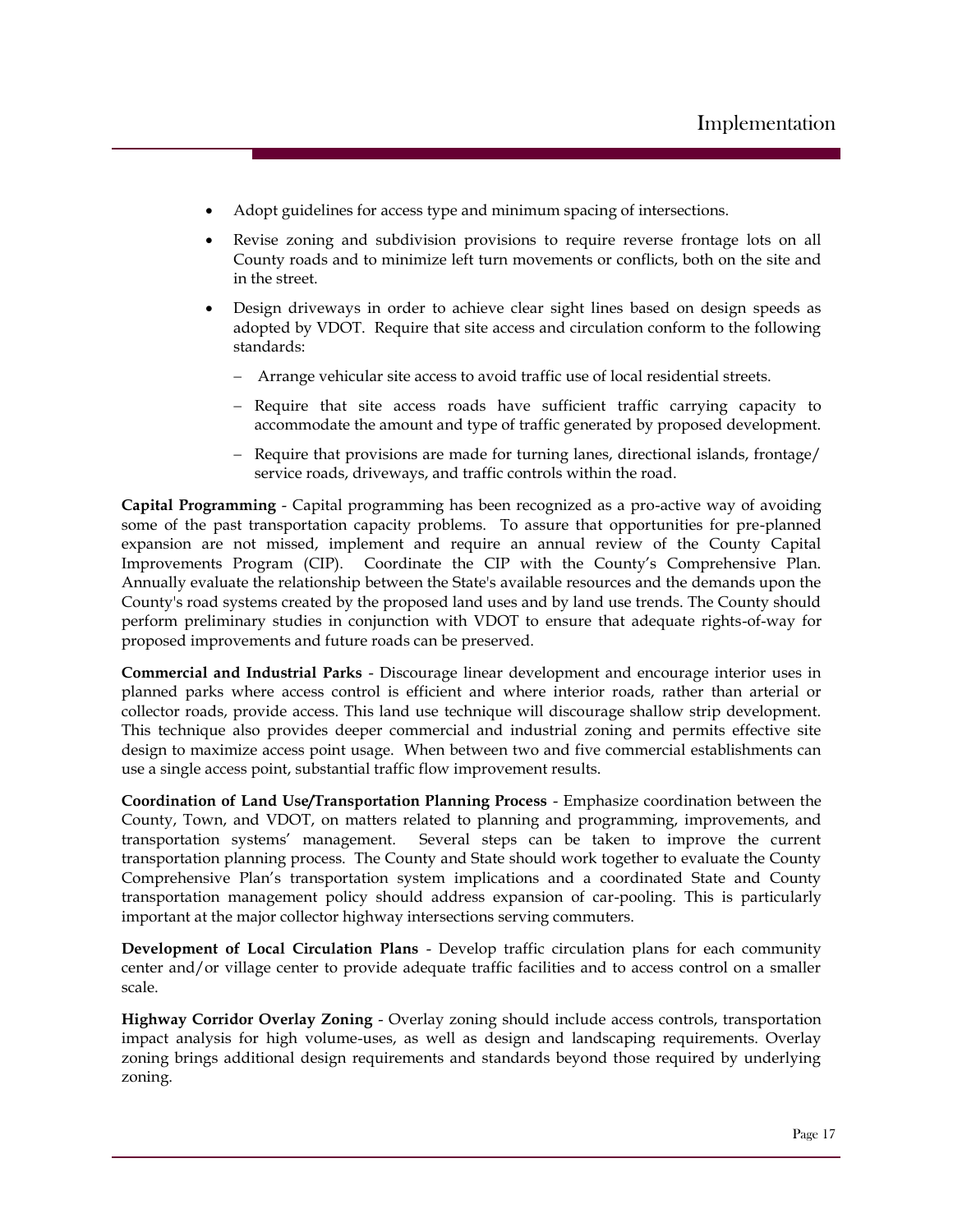**Intermodal Surface Transportation Efficiency Act (ISTEA) & Other Transportation Grants** - Explore and apply for transportation grants for funding of major infrastructure projects.

**Proffers** - Utilize the Comprehensive Plan and the CIP to encourage dedication to new road rights-ofway, for road extensions, and widening existing highways.

**Rights-of-Way Reservation and New Road Construction** - Preserve rights-of-way for road improvements consistent with the Comprehensive Plan, the State Transportation Plan, and the CIP.

**Special Service Districts** - Use special service districts as a financing mechanism for service roads needed to control access along highway corridors.

**Traffic Impact Analysis** - Require a traffic impact analysis of all major new projects as part of the zoning process. This analysis would be used to determine post development traffic levels. At a minimum, the traffic analysis should include a description of past and present roadway conditions, existing roadway capacity, traffic accident data, existing and projected traffic volumes (ADT and peak traffic), existing and projected levels of service, and existing and proposed sight lines. Where the County has short-term improvements scheduled, the development could include such improvements in the traffic impact analysis. Precise standards for the preparation of these analyses should be adopted.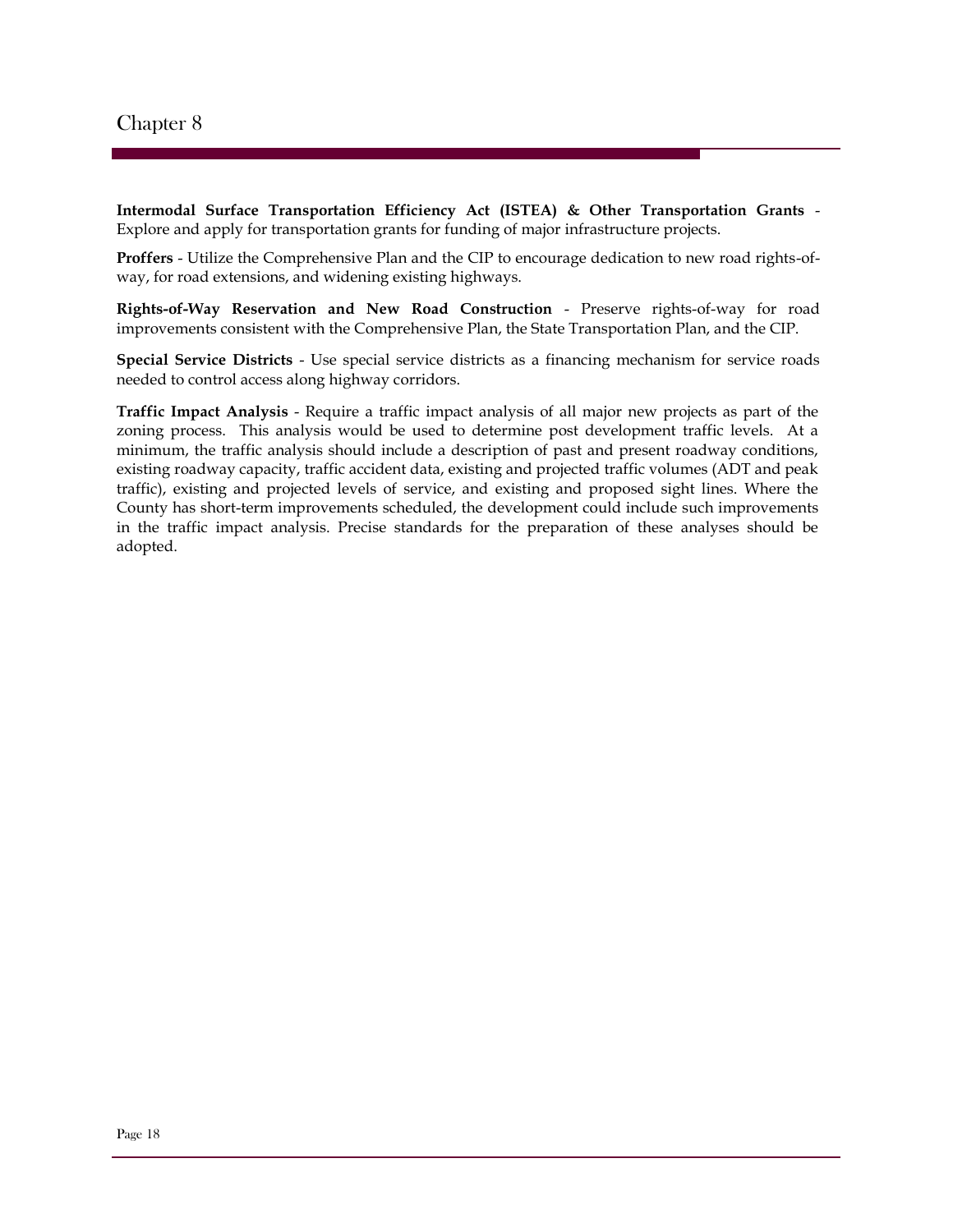## **The following recommendations should be implemented within 1 to 3 years after the Plan's adoption.**

**Adequate Public Facilities Standards** - From the County's Comprehensive Plan a Level of Service Policies (LOS) must be developed. LOS policies provide the basis and criteria on which to evaluate alternatives and to determine capital requirements. With the establishment of LOS policies, the County would make a clear statement to developers which would reflect the public's expectations for County services. Establishing LOS policies and public services' standards, this would ensure that sufficient services are in place or would be provided as development occurs. LOS standards could ensure that service expansion coincide with new development.

**Capital Programming** - Capital programming has been recognized as a pro-active way of avoiding some of the problems associated with the providing of public facilities. To assure that opportunities for pre-planned expansion are not missed, continued implementation of the County Capital Improvements Program (CIP) is important in meeting future needs. Coordinate the CIP with the County's Comprehensive Plan. Annually evaluate the relationship between the County's available resources and the demands upon the County's public facilities created by the proposed developments.

**Citizen Participation** - Include County residents on committees to develop the overall framework on landscaping/beautification, corridor standards, and other relevant topics. The committees would serve as advisors to the Planning Commission and the Board of Supervisors.

**Voluntary Proffers** – Voluntary proffers provide a direct means of obtaining the needed capital improvements to service new developments. Proffers are developed from a capital program detailing the costs associated with providing additional services. Maintain a proffer system associated with the County's Capital Improvements Plan (CIP).

## **Chapter 3 - Natural Resources and Environment**

**Directed Development** - Direct the majority of future County development to designated districts where public sewer services are in place or are planned. Limit the future use of on-site sewage treatment systems to those areas where public sewage systems are unavailable. Discourage large concentrations of individual on-site sewage treatment facilities in rural and environmentally sensitive areas.

**Limit Future Development** - Enact zoning provisions which would limit the types and intensities of development permitted in designated conservation and development districts and in such environmentally fragile areas as karst terrain, steep slopes, and flood plains. Particularly sensitive areas should be limited to low density residential uses and park and recreation uses.

**Performance Standards** - Incorporate into zoning and subdivision ordinances new performance standards for environmental protection within sensitive areas which would protect natural features and identify potential hazards such as wetlands, critical plant and wildlife habitat, karst terrain, floodplains, and slopes subject to erosion. Such standards will allow quantification of existing and potential problems and would define performance criteria in excess of minimum property standards applicable to less sensitive areas. Additionally, these standards would address site design and infrastructure.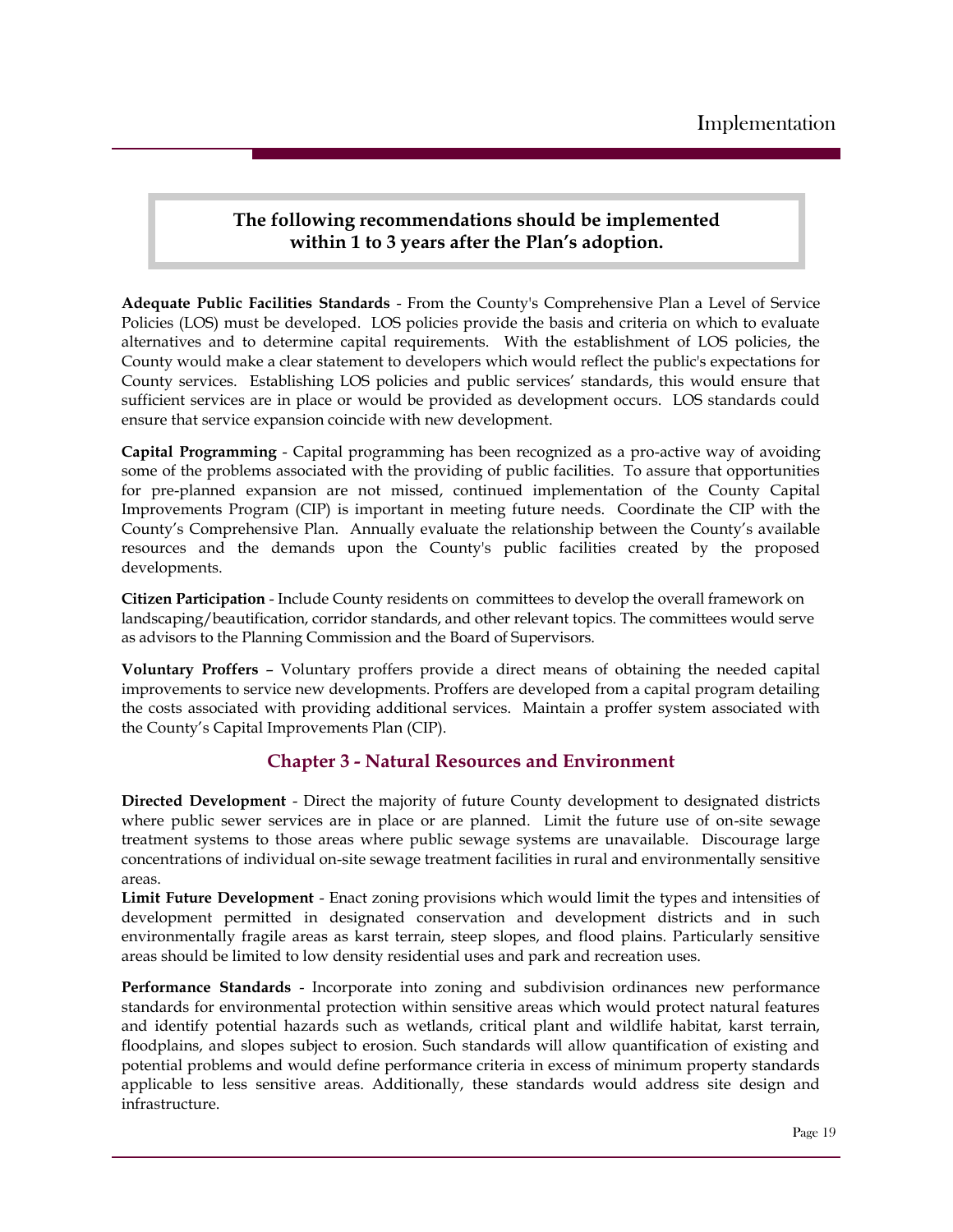**Zoning Related Incentives** - Develop zoning criteria that will encourage cluster development while discouraging both residential and commercial strip development. Cluster housing development with the minimum number of outlets to state and County roads, with broad tree and greenway buffers between the structures and public roads, should be given priority consideration and should be rewarded by reduced taxes on land that is left in a natural state or that is dedicated to parks or preserves. Another incentive for such development could be the allowance of additional units clustered within the original site acreage.

## **Chapter 4 - Land Use and Growth Management**

**Accessory Apartment Units** - Permit Accessory Apartment units to be utilized with adequate safeguards to protect the character of existing neighborhoods. This strategy will stimulate new, moderate cost rental housing for both young and elderly households while preserving larger, older homes and allowing elderly homeowners to stay in their residence. The original home should be an owner occupied and should appear from the outside as a single family dwelling.

**Bonus Densities for Affordable Housing** - Grant bonus densities to planned development projects to encourage the provision of more affordable housing as authorized by the 1994 General Assembly. An ordinance provision should be written, allowing bonus densities to support more affordable housing.

**Commercial Apartments** - Permit apartments in conjunction with commercial establishments in village zones.

**Greenways and Landscaping** - Revise development regulations that encourage and provide incentives for the preservation of greenways in development projects. Additionally, continue to provide high landscaping standards associated with development projects.

**Flexibility in housing types** - Foster land use patterns and provide builder incentives to encourage flexibility in housing types by reducing land costs. This type of program can be achieved by planned residential development and cluster development provisions within the County's zoning ordinances. This strategy can also be implemented by allowing maximum flexibility in configuring lots into clusters rather than relying on minimum size lots to determine the desired density in that neighborhood. The increased flexibility will allow for maximum efficiency in providing infrastructure (water and sewer) to homes. Multiple-family housing should be encouraged in areas close to activity and employment centers.

**Cluster Development** - This type of development would aid in preserving open space and in reducing contractor's development costs. This type of development can provide a wide variety of housing types and creative site design.

**Preservation Performance Criteria** - Developments must demonstrate to the County that land use and development meets the following aspects:

> No more land shall be disturbed than is necessary to provide for the desired use or development.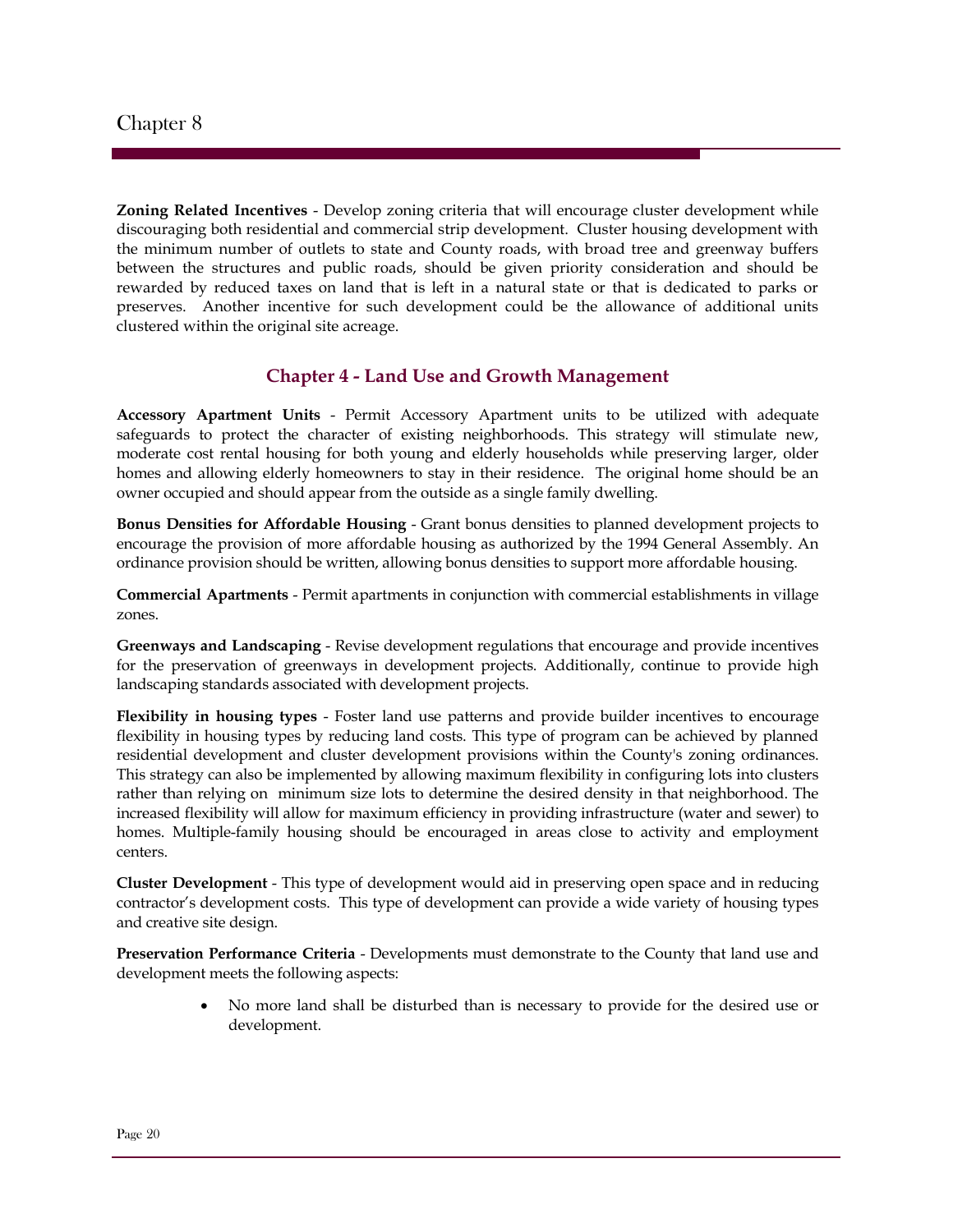- Preservation to the maximum extent possible, native vegetation consistent with the use and development allowed.
- Any land disturbing activity that exceeds an area of 2,500 square feet (including construction of all single-family houses, septic tanks, and drain fields, but otherwise defined in Section 10.1560 of the Code of Virginia) shall comply with the requirements of the local sediment and erosion control ordinance.
- The establishment of a vegetative buffer around significant sinkholes and karst areas to enhance and protect water quality.

**Public Service Limitation** - As the County develops water and sewer service for the Rural Villages, limits on the expansion of these services into outlying rural areas must be developed. Without such limits sprawling development patterns will result.

**Stream Buffer Zones** - Designate stream buffer zones to protect water quality, establishing buffer zones along streams where commercial logging operations and other development activities are occurring.

**Zoning Provisions** - Adopt zoning provisions for the orderly growth and development of Rural villages. These villages should retain their traditional character as they develop into service centers for the surrounding agricultural and rural areas. Additionally, the provision of dual uses on single parcels of land or within an existing building, must be included in the ordinance revision. Finally, allowances must to be made for possible new Villages in the County.

## **Chapter 5 - Community Facilities**

**Cluster Development** - Encourage developers to utilize cluster development by reducing lot size and/or consolidating lot layout in order to provide compensating amounts of open space within the subdivision. Although no increase in the number of lots is allowed, consolidation of layout would save the developer infrastructure costs and the County would acquire significant open space at no cost.

**Education** - Encourage school system and community wide participation in an historical resources management program through education and public awareness.

**Inventory** - Establish an inventory of all parks and recreation facilities, private and public, throughout the Town and County. By keeping an overall view of the all facilities, the County and Town can ensure that needs are met in a timely and cost effective manner.

**Ordinance Revision** - Provide requirements for open space and recreational facilities in the County's zoning and subdivision ordinance.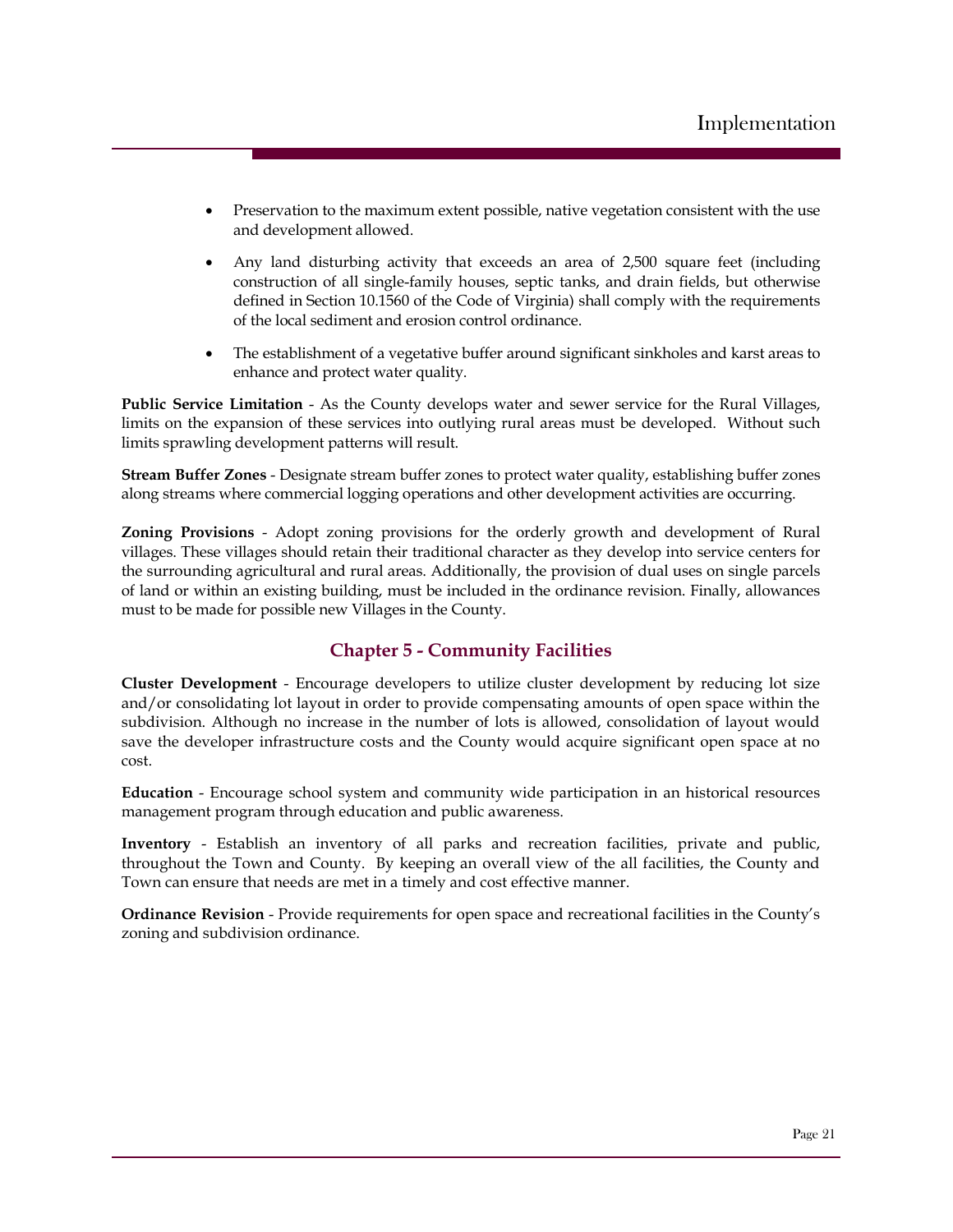## **Chapter 6 - Economic Development**

**Adequate Public Facilities Standards** - From the County's Comprehensive Plan a Level of Service Policies (LOS) must be developed. LOS policies provide the basis and criteria on which to evaluate alternatives and to determine capital requirements. With the establishment of LOS policies, the County would make a clear statement to developers which would reflect the public's expectations for County services. By establishing LOS policies and standards for public services, this would ensure that sufficient services are in place or will be provided as development occurs. LOS standards can ensure that service expansion coincides with new development.

**Management Guidance** - Work through the Economic Development Authority to provide small and new businesses with the necessary management and marketing skills to facilitate success.

**Small Business Assistance** - Develop programs which would assist small business with marketing of products and services. Assist local entrepreneurs to locate and acquire new business financing.

**Training Programs** - As identified in the Warren County Strategic Plan, implement an ambassador training program. Approximately 17% of the community's jobs are in service related positions. These are the people that tourists most often meet; therefore, it is these individuals who often will have the greatest impact on a visitor's impression of our community. It is imperative that service personnel be trained as community representatives.

#### **Chapter 7 - Infrastructure**

**Adequate Public Facilities Standards** - Establish public facility and design standards for new development proposals.

**Development of Local and Circulation Plans** - Developing traffic circulation plans for each community center and/or village center to provide adequate traffic facilities and access control on a smaller scale.

**Highway Corridor Overlay Zoning** -.Overlay zoning should include access controls, transportation impact analysis for high volume-uses, as well as design and landscaping requirements. Overlay zoning brings additional design requirements and standards above those of the underlying zone

**Revise Ordinance** - Revise the existing ordinances pertaining to septic systems in the County. Increase the development and/or design standards for County septic systems. Establish a buffer between septic systems and perennial streams and the Shenandoah River.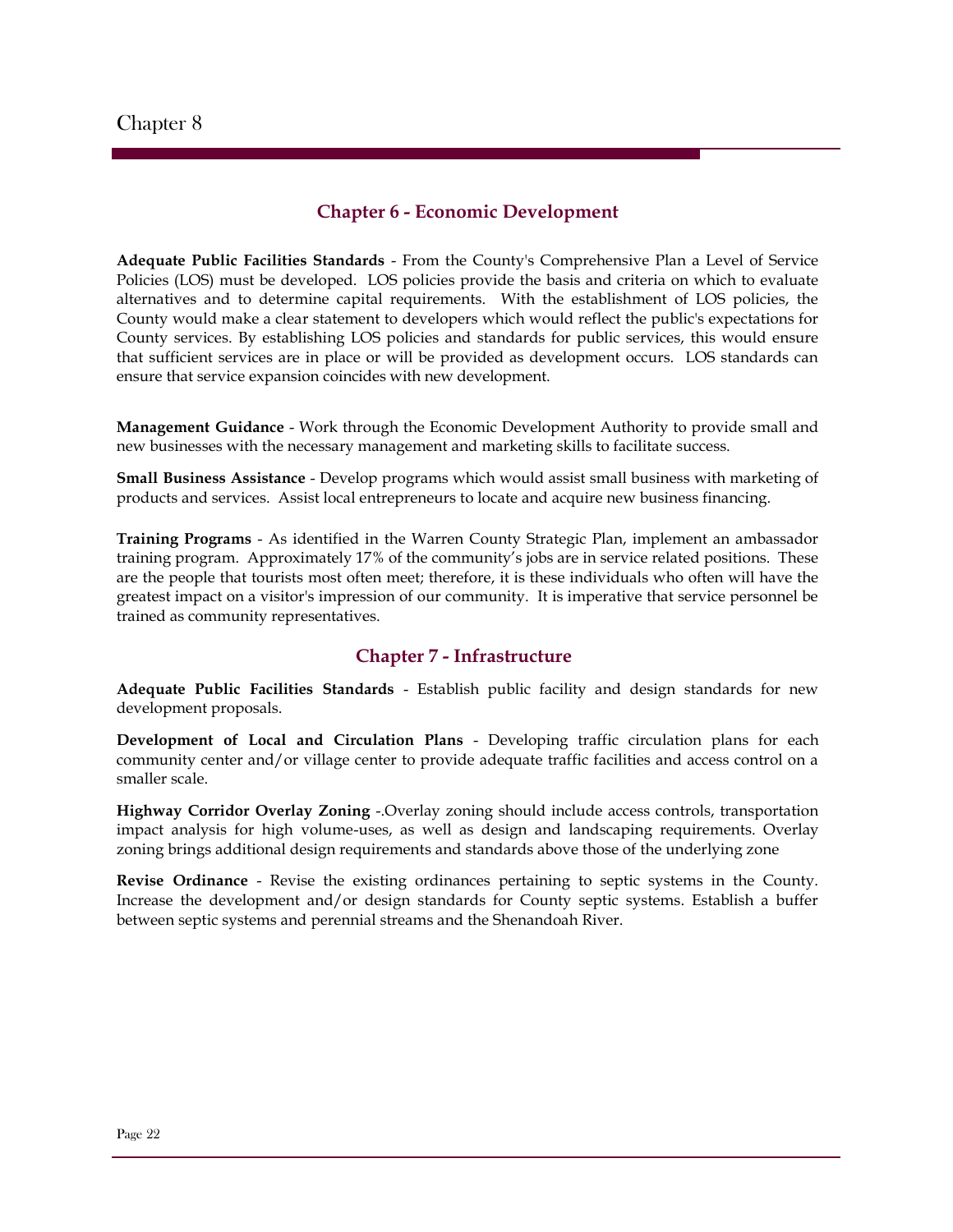**The following recommendations should be implemented within 3 to 5 years after the Plan's adoption.**

## **Chapter 3 - Natural Resources and Environment**

**Natural Space Requirements** - Establish natural space requirements and limit the extent to which a site can be covered by impervious surfaces. Requirements should specify minimum areas that must remain undisturbed and available for stormwater infiltration and site vegetation. There should be a maximum retention of natural vegetation and trees related to open spaces, with site clear-cutting expressly prohibited. A minimum resource protection buffer of 50 feet must be required along areas of karst terrain, wetlands, perennial rivers, and streams.

**Permit Evidence** - Require evidence of all federal, state, and local environmental and health permits as a condition of development approval, thereby assuring that potential air, water, and soil contamination is addressed. Local standards will have to be written.

**Slope Density Regulation** – Investigate controlling development, including building permits, in areas where the site slope could pose an environmental danger. Enact slope density regulations.

**Views, Vistas, Tourism, and Rural Character** - To preserve views from the Skyline drive and vistas along County roads, both vital to tourism and rural character, discourage clear cutting and unnecessary reduction of tree cover and other natural vegetation by application of best management practices. Encourage cluster development and discourage strip development.

## **Chapter 4 - Land Use and Growth Management**

**Indoor Plumbing and Adequate Sanitation** - Provide technical assistance and create partnerships with non-profits and for profit organizations, to provide indoor plumbing and to upgrade substandard conditions for all existing low and moderate income residents.

**Ordinance Revision** – Continue to require as part of the County's Zoning Ordinance, that commercial forest activities, including the sale of trees, in residential areas be conducted in accordance with the guidelines established in the *Logger's Guide*, Virginia Department of Forestry, latest edition. The Ordinance should require that property owners submitted a pre-harvest plan prior to conducting logging activity. The pre-harvest plan should include a map identifying the following:

- 1. Property boundaries
- 2. Streams and drainage
- 3. Critical areas
- 4. Road and trail locations
- 5. Stream and drainage crossings
- 6. Log landings and mill seats
- 7. Stream-side management zones (SMZ's)
- 8. Other environmental concerns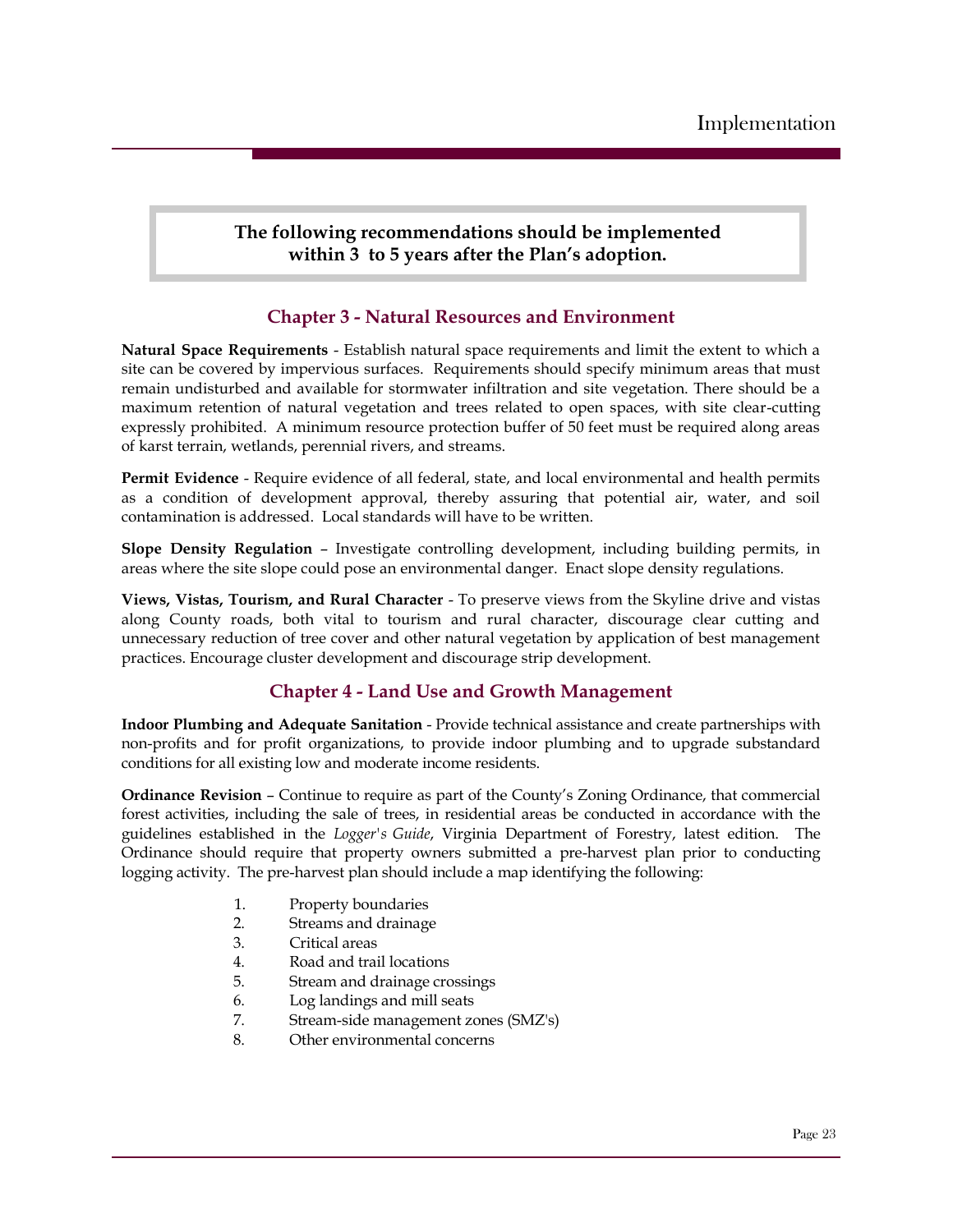Other items that should also be considered include:

- 1. Road and trail specifications
- 2. Harvesting equipment to be used
- 3. Timing of the harvest
- 4. Logging contract specifications
- 5. Special planning for wet areas
- 6. Obstructions such as rock outcroppings
- 7. When and where best management practices will be used

**Timber Resources -** Commercial and non-commercial forest cutting should be conducted to ensure long term forest viability and to minimize negative environmental impacts, particularly along streams, rivers, and wetlands. Water resources can be protected by providing buffer zones along these environmental features.

#### **Chapter 5 - Community Facilities**

**Alternative School Funding** - Explore alternative funding sources for the school system, such as private sector grants and partnerships. Support the development of the Warren County School private endowment fund.

**Government Center Future Expansion** – Purchase additional building next to the Government Center to allow for expansion in the future.

**Meet Existing Needs First** – Evaluate replacement sites for all of the existing compactor sites prior to looking at additional sites.

**Parking Facilities** - Provide adequate parking for citizens as well as for employees.

## **Chapter 6 - Economic Development**

**Increase Capital** - Work with the local finance and banking community to increase the availability of seed and start-up capital for new and small businesses.

**Public/Private Partnerships** - Encourage public/private partnerships that will provide well serviced and properly located industrial sites which can be developed quickly.

**Shell Building Program** - Invest in a shell building program that will provide available space as well as incubator facilities for new and small businesses.

**Tourism** - Continue to emphasize and promote tourism as an industry. This should be accomplished through coordination with local, regional, and State Tourism Development Boards and agencies.

## **Chapter 7 - Infrastructure**

**Commercial and Industrial Parks** - Discourage linear development and encourage interior uses in planned parks where access control is efficient and where interior roads, rather than arterial or collector roads, provide access to each use. This land use technique will discourage shallow strip development. This technique provides deeper commercial and industrial zoning and permits effective site design to maximize access point usage. When between two and five commercial uses can use a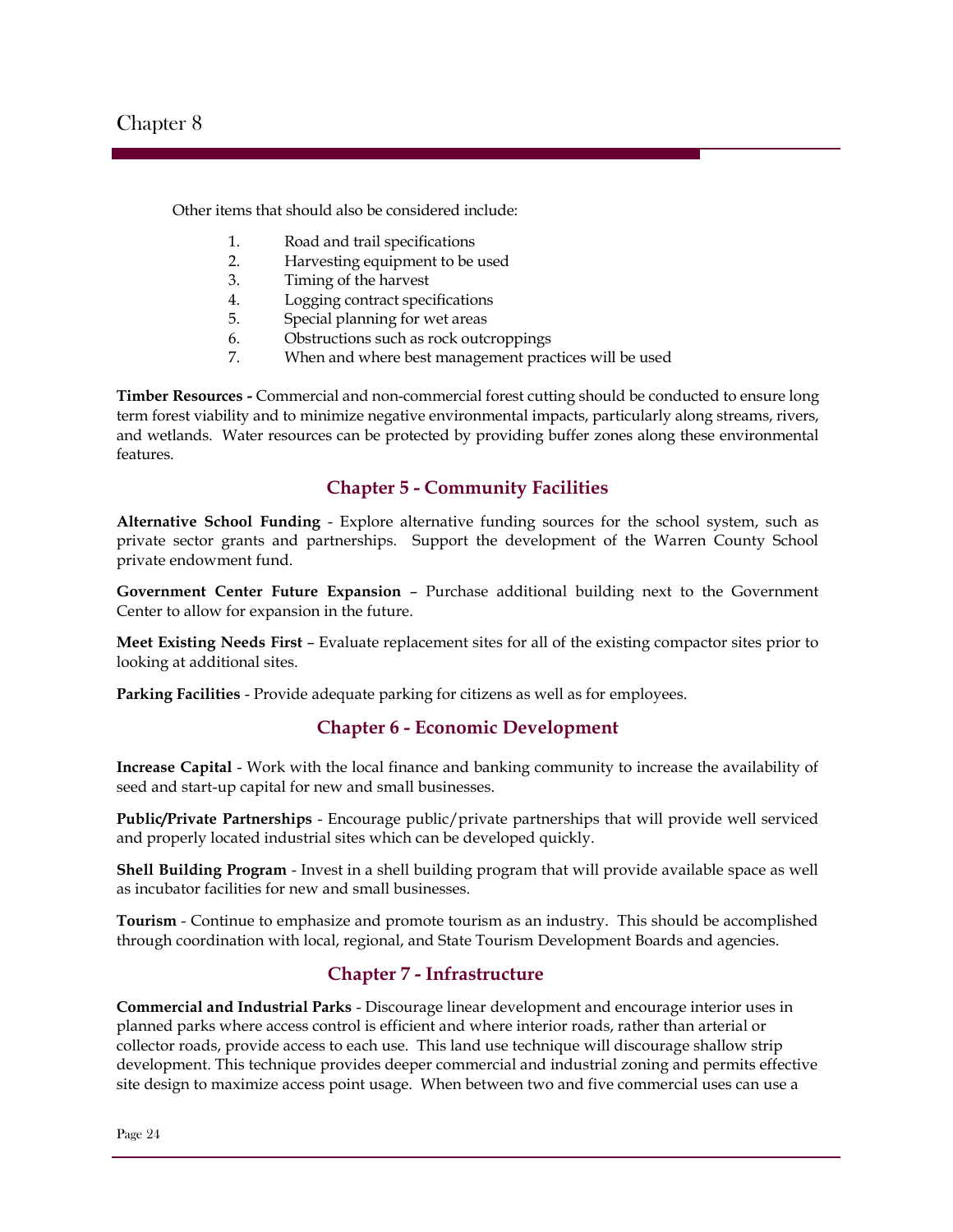single access point, substantial traffic flow improvement can result.

**Stormwater Management Plan and Ordinances** - For all new developments, develop and implement a stormwater management plan and ordinances associated with the plan, to address stormwater management issues.

**Traffic Impact Analysis** - Require a traffic impact analysis of all major new projects, as part of the zoning process and implementation of the LOS Policy. This analysis would be used to determine if post development traffic levels and patterns will be consistent with the LOS policy. At a minimum, the traffic analysis should include a description of past and present roadway conditions, existing roadway capacity, traffic accident data, existing and projected traffic volumes (ADT and peak traffic), existing and projected service levels, and existing and proposed sight lines. Where the County has short-term improvements scheduled, the development could include such improvements in the traffic impact analysis. Precise standards for the preparation of these analyses should be adopted.

**Traffic Access Management** - Create, initiate, and support an access management program. Ordinances would ensure that access opportunity is not unnecessarily pre-emptied along key road links, or near major intersections, particularly those along the designated Highway Corridor Districts. Consider the following techniques in managing access to principal corridor roadways.

- Limit the number of conflict points by installing physical barriers, modifying driveways, and installing signals at entrances.
- Separate basic conflict areas by regulating the minimum spacing of driveways, spacing driveways optimally in the permit authorization stage, consolidating access for adjacent properties, buying abutting properties, denying access to small frontage parcels, and requiring access via collector streets, such as service roads.
- Minimize the need for traffic deceleration by geometrically designing access points.
- Remove turning volumes or queues from through lanes sections by pavement marking alterations, geometric design modifications, right-of-way acquisition, or by requiring adequate internal site circulation.
- Adopt guidelines for access type and minimum spacing of intersections.
- Revise zoning and subdivision provisions to require reverse frontage lots on all County roads and to minimize left turn movements or conflicts, both on the site and in the street.

Design driveways in order to achieve clear sight lines based on design speeds as adopted by VDOT. Require that site access and circulation conform to the following standards:

- Arrange vehicular site access to avoid traffic use of local residential streets.
- Require that site access roads have sufficient traffic carrying capacity to accommodate the amount and type of traffic generated by proposed development.
- Require that provisions are made within the road for turning lanes, directional islands, frontage/service roads, driveways, and traffic controls**.**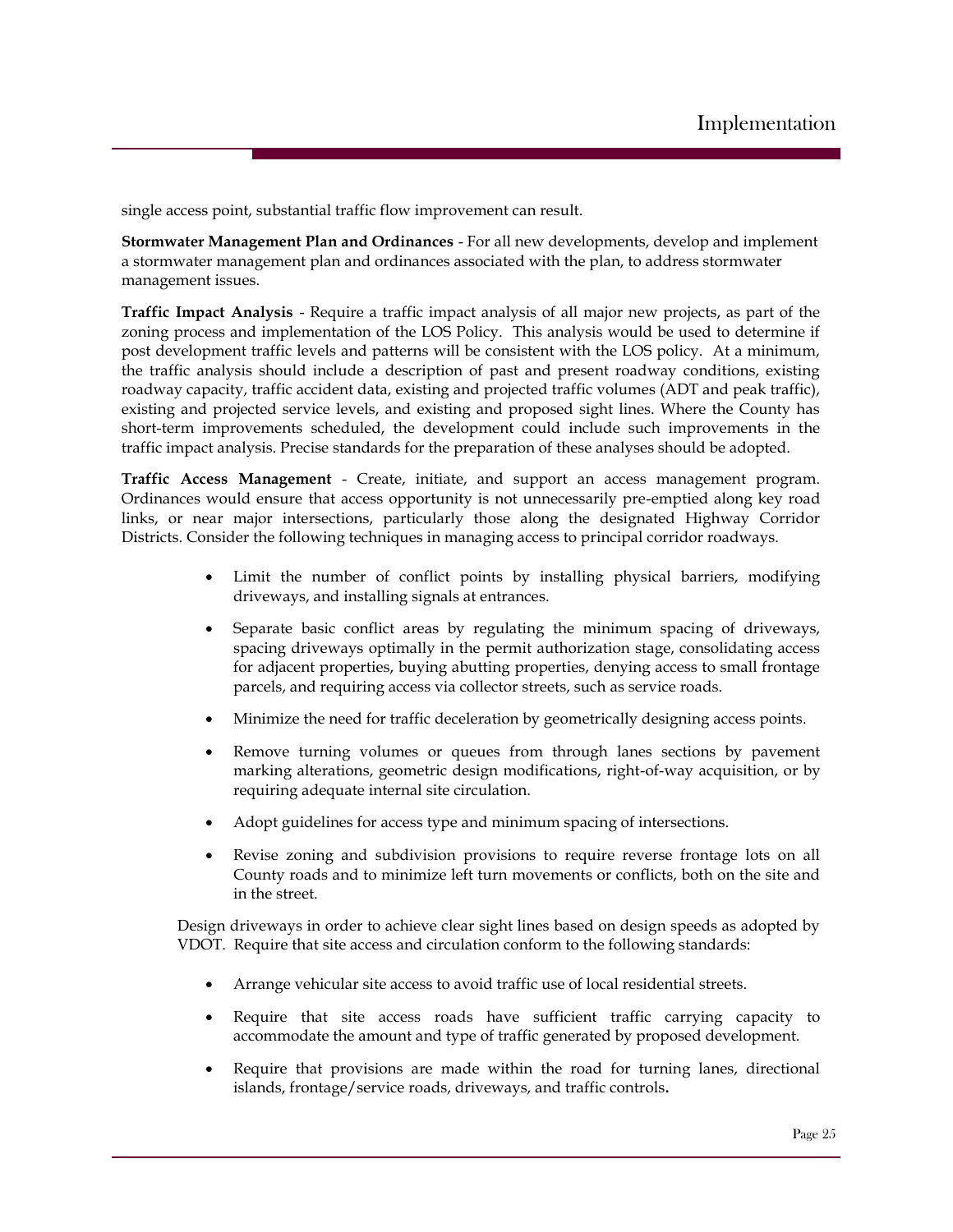## **The following recommendations should be implemented within 5 to 10 years after the Plan's adoption**

## **Chapter 3 - Natural Resources and Environment**

**Coordination With Other Agencies** - In light of the increased pressure on the animal habitats in the National Park and in the County, it is essential that greenways and travel corridors, in cooperation with the National Park and the National Forest, be established in appropriate areas. This would help increase carrying capacity for animals that are so important to tourists, conservationists, and hunters.

**Extend bike and hiking paths** – Cooperate with the Town of Front Royal to extend Front Royal's biking and hiking paths into the County, along the south fork of the Shenandoah River and along routes 55 E., 340 S, and 522 S. Greenways should be established in sufficient width to assure preservation of natural tree growth and seasonal beauty such as trillium, dogwood, and redbud, with which the County is blessed. Such paths and greenways should lead visitors into areas which would help them experience the great year round beauty of our mountains, the bursting forth of life in the spring, and the riot of fall color.

**Recreation** - Provide access to the County's natural features through a variety of means such as biking/hiking paths and public access to the Shenandoah River and tying into existing bike paths. This will allow residents to experience the enjoyment of the County's recreational opportunities.

## **Chapter 4 - Land Use and Growth Management**

**Related Lands Study** - The Shenandoah National Park is in the process of developing a related lands study in conjunction with counties bordering the Park. Warren County should actively work with the Park Service on the development of a local study for the County's use in planning and development regulations. Additionally, much of the information gathered should be available in a digital format and should to be incorporated into the County Environmental Data Base.

**Focused Development** - Traditionally, villages like Bentonville, Browntown, Limeton, Reliance, and Rivermont, were focused around elementary schools, churches, convenience stores, and the fire hall. With school consolidation, the local village schools are gone and a more mobile population has decreased the importance and viability of village stores. Stricter health regulations and potential pollution problems make additional development difficult in some of the traditional centers. As a way to refocus rural residential growth at these existing centers, the County should consider small scale sewage treatment plants and water systems to serve these villages. Much of Warren County is divided by hilly terrain, rivers, parks, and the National Forest. These conditions make future centralized sewage treatment and water systems prohibitively expensive. Additionally, a central system's spokes promote linear strip development which would destroy our rural character.

**Rural Character** - Construct small sewage treatment facilities in rural villages such as, Browntown, Bentonville, and/or Limeton which could combine services with the Raymond R. "Andy" Guest, Jr., Shenandoah River State Park. Locate future elementary schools in some of the villages, after sewage systems are in place, as a way of giving them a focus and decreasing the busing of younger students.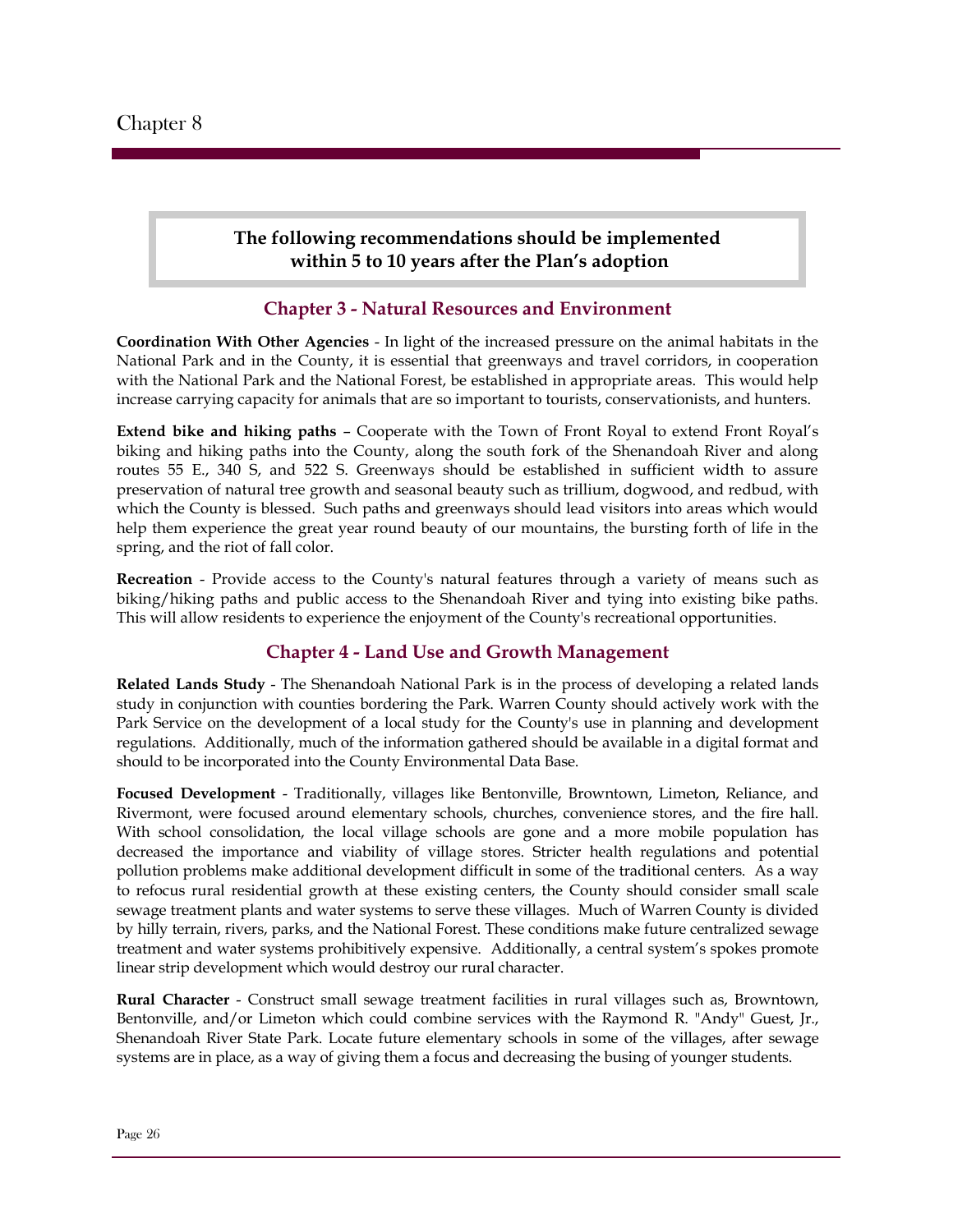**Utilize local, state, and federal funds for housing programs** - There should be a concerted effort to review the County's history of housing funding source use. In addition, other funding sources should be identified and utilized. A funding development plan should be developed and timetables established for the application of available funds. Encourage partnerships with County government agencies and non-profits to secure and apply for these funds.

Some of the sources to be explored are:

- Virginia Housing Partnership Program
- Virginia Housing Production Program
- Community Development Block Grants
- HUD Section 236 Program
- HUD Section 202 Housing for Elderly and Handicapped
- HUD Section 8 Housing Vouchers

#### **Chapter 5 - Community Facilities**

**Chase Vehicles** - There should be three chase vehicles strategically placed in Warren County, with three full-time paid paramedics staffing these units during the day and staffed by volunteers at night. This concept would give County citizens the best medical coverage possible with limited funds. This type of program is working well in neighboring counties.

**Consulting the Virginia Department of Conservation and Recreation** - Take advantage of recreational consultation and workshops offered by the Department of Conservation and Recreation. These services will provide information about streamlining local departmental operations and the best methods of developing, operating, and maintaining, park and recreation programs.

**Educational Opportunities** - Periodically review and evaluate the current programs and ensure that expanded educational programs are provided in a cost efficient manner. Additionally, ensure that the programs use a child/student centered approach.

**Intermodal Surface Transportation Efficiency Act (ISTEA) & Other Transportation Grants** - Explore and apply for transportation grants for funding of major infrastructure projects.

**Nature trails for hiking, cross country skiing, and biking** - These needs can be met by Warren County and the Town of Front Royal joining with adjacent counties to produce Greenways and Trails. These trails would link park lands, conservation areas, scenic landscapes, and historic/ cultural sites. Initial projects would extend the Town's proposed trails' plan into the County to link State and Federal Parks with the Town's existing facilities. Such a project could use existing rights-ofway (i.e. road shoulders).

Facilities - Plan and provide for instruction materials, transportation needs, and renovations to existing school buildings and administrative offices, as well as for the building of a new school(s).

**Special User Groups and Facility Accessibility** - Ensure the availability of a variety of programs for people of all ages and for special user groups, such as the physically disabled. Also, when planning new facilities or upgrading existing ones, design the facility to be completely accessible to the physically disabled.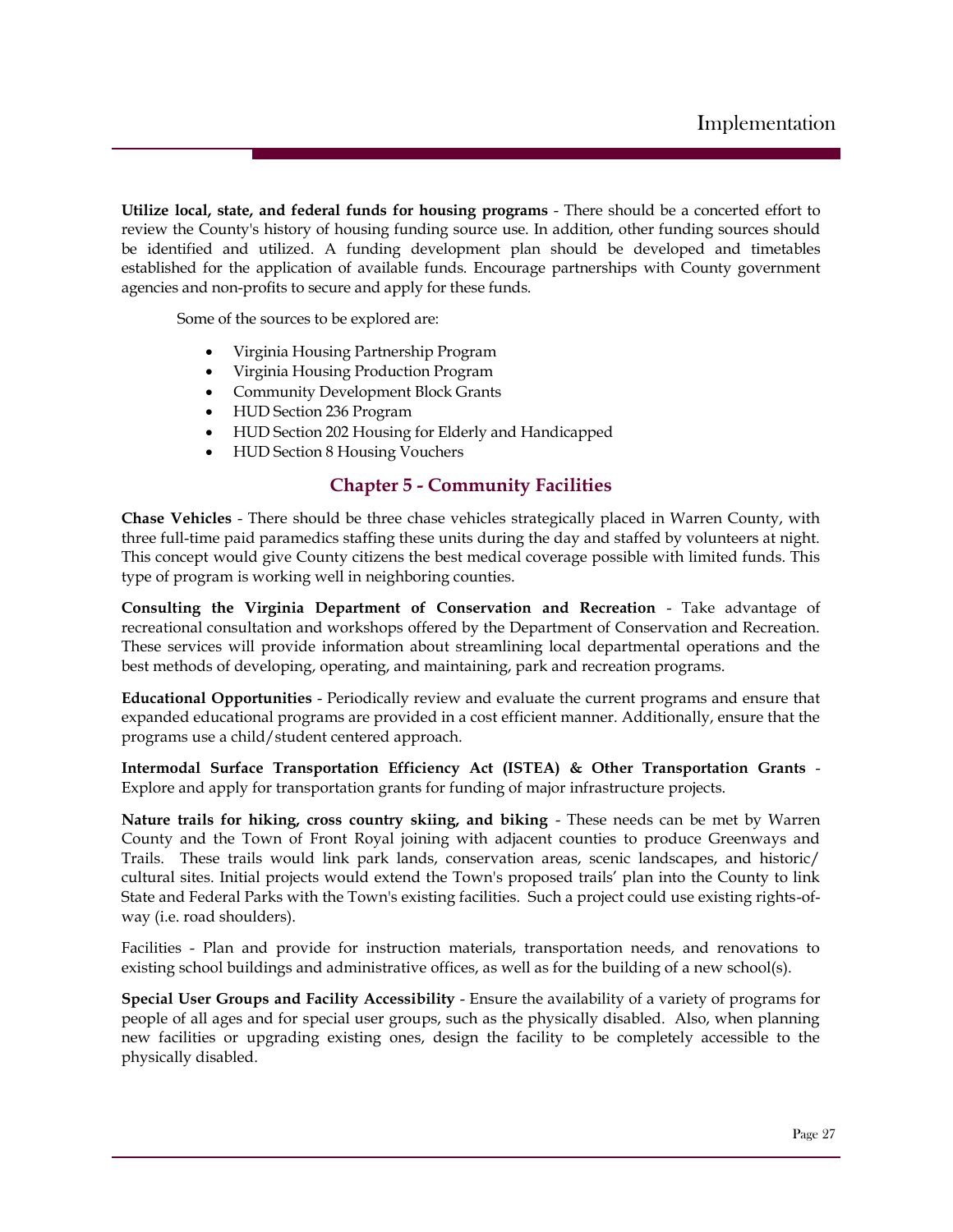**Traditional Parks consisting of ball parks and playground facilities** - Facilities should be established near population centers at each side of the County (north, south, east, and west). Acquire tracts of land in each of the County areas to provide fully developed park sites and to allow for future expansion. Future parks and similar facilities must be distributed in County locations where users live. Explore using school sites for additional facilities.

**User Fees** - Develop and expand a system of user fees which would generate revenues for supporting park maintenance, operational costs, and facility improvements.

**Virginia Outdoors Fun**d - Apply for Virginia Outdoors Fund money to assist in acquiring and developing recreational lands.

#### **Chapter 6 - Economic Development**

**Training Programs -** As identified in the Warren County Strategic Plan, implement an ambassador training program. Approximately 17% of all jobs in the community are in service related positions. These are the people that tourists most often meet, therefore, it is these individuals who often will have the greatest impact on a visitor's impression of our community. It is imperative that service personnel be trained community representatives.

**Water and Sewer Service** - Examine alternative means of providing solutions for servicing the County's water and sewer needs, including State and Federal Agency grant funds. Ultimately, a regional water and sewer authority should be developed. Currently the County does not have a water or a sewer system**.** 

#### **Chapter 7 - Infrastructure**

**Development Service Districts** - Development Service Districts are based on the premise that new development can be serviced most efficiently if it is limited to certain County areas. A Development Service District's key to success is the availability of services and capital improvements; therefore, provision of water and other types of infrastructure is mandatory to accommodate anticipated growth.

**Inspection & Maintenance of Stormwater Management Facilities** - Conduct annual inspections of any stormwater control devices by County inspectors to ensure proper facility maintenance. Maintenance can be undertaken by a property owner's association, or by the County through a special taxing district.

**Special Taxing Districts** - Consider using special taxing districts to aid in financing public facilities.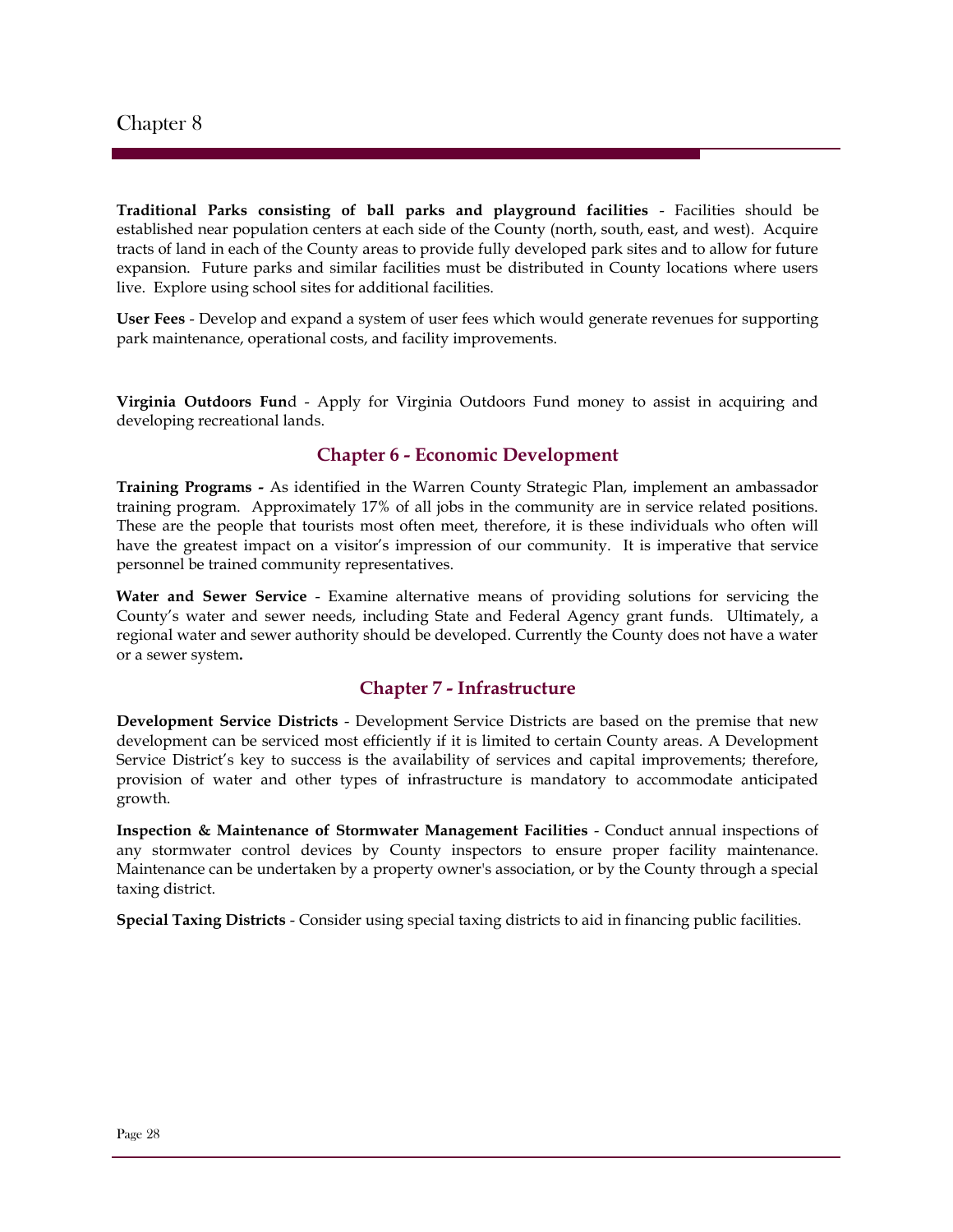## **The following recommendations should be implemented within 10 to 15 years after the Plan's adoption.**

## **Chapter 3 - Natural Resources and Environment**

**Alternative Drinking Water Supplies** – Enhance conservation and appropriate use of ground water. Measure ground water quality and levels. Explore the development of alternative drinking water supplies in areas where groundwater quality or levels are decreasing.

## **Chapter 4 - Land Use and Growth Management**

**Environmental Hazards** - Determine the nature and magnitude of environmental hazards. Explore, adopt, and implement, means of reducing these hazards.

**Housing Trust Fund** - Consider setting up a local Housing Trust Fund. The Virginia Housing Development Authority (VHDA) and the Virginia Department of Housing and Community Development (VDHCD) administer a State fund to be used as a revolving loan fund to induce the development of low and moderate income housing.

**Public Service Limitation** - As the County develops water and sewer services, limit the extension of such services into outlying rural areas to prevent sprawling development patterns. Additionally, as such services become available for Rural Villages, limits on the expansion of these facilities, outside of the village, must be developed.

## **Chapter 5 - Community Facilities**

**Ensure Compatibility** - Provide architectural guidelines for new development in historic zones, thereby ensuring compatibility with existing historic structures.

**Local Historic Districts** - Establish historic overlay districts, located throughout the County, as part of the County's zoning ordinance. These districts provide protection over and above the regular zoning regulations for such areas. Local historic overlay districts are established by the Board of Supervisors after required public hearings and may be proposed by any property owner, neighborhood organization, or by any County Board or Commission.

**Neighborhood Parks** - Encourage developers to design subdivisions with a central theme of a neighborhood park that would include playground apparatus, open space, and a hard-surfaced activity area. In addition to providing recreational areas in the County, residents would have the enjoyment of having a park within easy walking distance of their home which would provide limited types of recreation for the entire family.

**Parks and Facilities Distribution** - Available parks and similar facilities must be distributed in the County in locations where users live. Explore using school sites for additional facilities.

## **Chapter 6 - Economic Development**

**Free Trade Zone** - Maintain designation as a free trade zone especially for areas in and around the Inland Port facility.